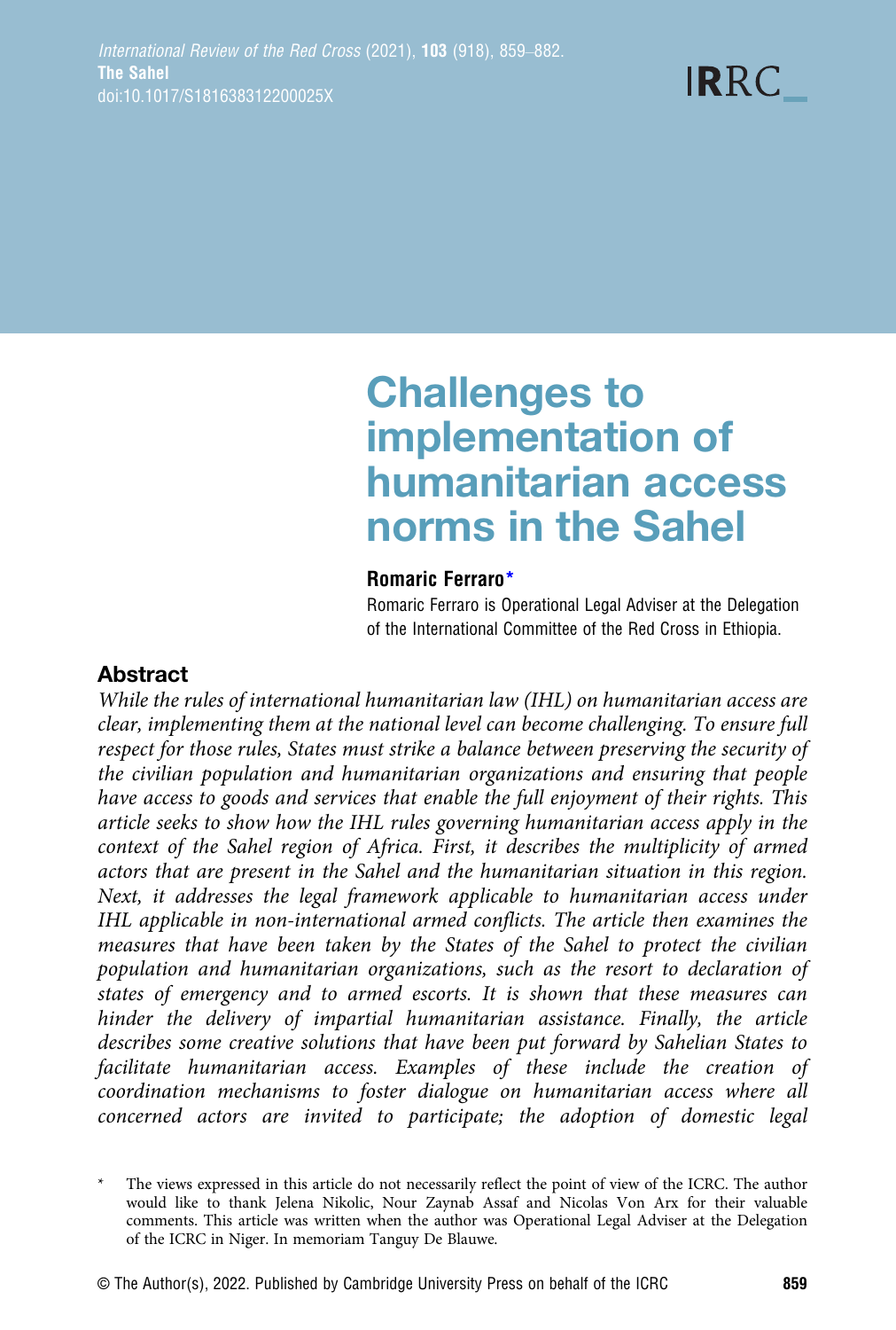frameworks related to humanitarian access through which this access is proclaimed and its violation sanctioned; and the recognition of humanitarian exemptions in counterterrorism laws.

Keywords: humanitarian access, the Sahel, international humanitarian law, Kampala Convention, internally displaced persons, state of emergency, armed escorts, international human rights law, humanitarian assistance, humanitarian exemptions.

r r r r r r r

# Introduction

From the objective and purpose of international humanitarian law (IHL), one may deduce that all parties to an armed conflict are under an obligation to ensure that the essential needs of the population in areas under their control are met.<sup>1</sup> Currently, it is particularly difficult to achieve this in the Sahel region of Africa, on account of factors that include a worsening of the humanitarian consequences of the armed conflicts in the region, the financial limitations of the region's countries, and logistical and geographical constraints. Climate change – the effects of which are being acutely felt in the Sahel – and the COVID-19 pandemic are exacerbating these difficulties.

States and armed groups must therefore allow neutral and impartial humanitarian actors to access areas where people are in need. However, the deteriorating security situation in the Sahel, together with the presence of large numbers of armed actors (State and non-State), is having a negative effect on basic public services for civilians, aid provision by humanitarian organizations, and the access and security of those organizations' staff.

The presence of multiple armed actors has saturated the Sahel and poses a real challenge for States and humanitarians aiming to help the civilian population deal with the consequences of armed conflict in the region – the exponential increase in the number of internally displaced persons (IDPs) and refugees being the most glaring example. The needs of the population are growing, and yet the humanitarian space seems to be shrinking.

This situation has led States to take measures to protect their territories, people and property, such as declaring a state of emergency or requiring humanitarian organizations to accept armed escorts. These measures have made it more difficult to apply the rules of IHL relating to humanitarian access – namely, the obligation to protect and respect personnel and objects used in humanitarian relief operations, access by victims of armed conflict to such relief, and the freedom of movement of humanitarian personnel.

<sup>1</sup> International Committee of the Red Cross (ICRC), International Humanitarian Law and the Challenges of Contemporary Armed Conflicts, Geneva, 31 October 2015, p. 27, available at: [www.icrc.org/en/document/](https://www.icrc.org/en/document/international-humanitarian-law-and-challenges-contemporary-armed-conflicts) [international-humanitarian-law-and-challenges-contemporary-armed-conflicts](https://www.icrc.org/en/document/international-humanitarian-law-and-challenges-contemporary-armed-conflicts) (all internet references were accessed in March 2022).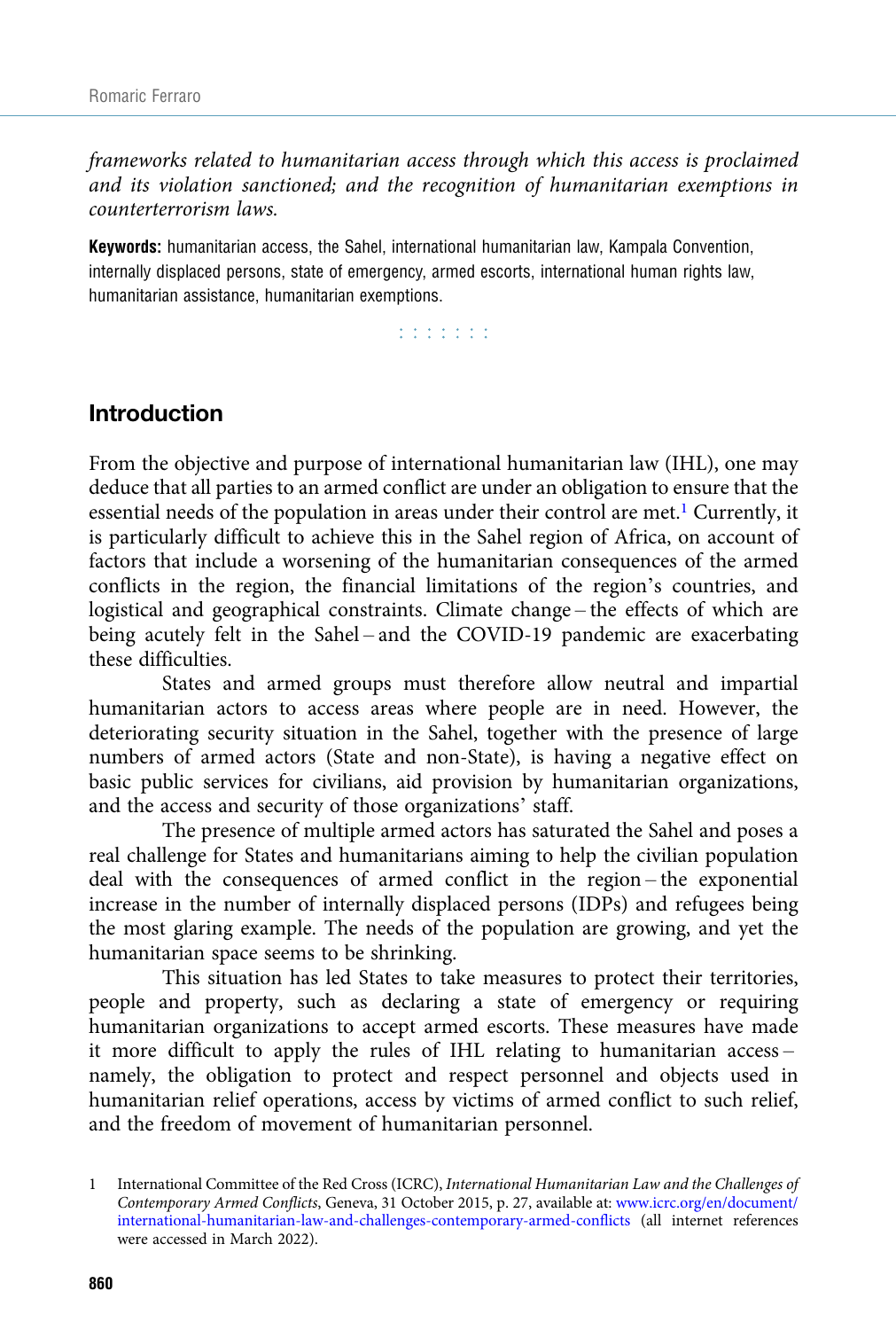States in the Sahel region must therefore strike a balance between ensuring the protection of all those on their territory, on the one hand, and allowing free access for humanitarian aid, on the other. There is a need for pragmatic solutions that reconcile these two objectives.

This article seeks to show how the IHL rules governing humanitarian access apply in the context of the Sahel. From a description of the actors involved, we will see that there are a myriad of parties active in the region, including armed and security forces, non-State armed groups, and humanitarian and development agencies. This poses particular challenges regarding coordination between States and humanitarian organizations. We shall then describe the humanitarian situation in the region and review the legal regime relating to humanitarian access. Finally, we shall see that the legal responses of States can sometimes impede access and sometimes facilitate it, thus demonstrating the tensions and dilemmas that must be resolved regarding the preservation of security and the provision of humanitarian assistance to everyone in need.

# The multiplicity of armed actors in the Sahel

States have reacted to the proliferation of armed groups<sup>2</sup> in the Sahel<sup>3</sup> over the past decade by setting up military groupings to pool their forces and respond to the new security threat. The two main military groupings are the Multinational Joint Task Force, based on the armed forces of the States bordering the Lake Chad Basin,<sup>4</sup> and the G5 Sahel Joint Force,<sup>5</sup> composed of five Sahelian States. France has launched Operation Barkhane, with the aim of supporting the armed forces of the countries of the Sahel-Saharan strip and strengthening the coordination of international military resources.6 Operation Barkhane and the G5 Sahel Joint

- 2 According to the European Council on Foreign Relations, there were sixteen armed groups in Mali in 2019. See Andrew Lebovich, "Mapping Armed Groups in the Sahel and Mali", European Council on Foreign Relations, available at: [https://ecfr.eu/special/sahel\\_mapping#introduction](https://ecfr.eu/special/sahel_mapping%23introduction). Some of these groups had the capacity to operate on the territory of several States at once, particularly in the triborder region between Burkina Faso, Mali and Niger. A similar situation exists in the Lake Chad Basin region, where some armed groups have the capacity to conduct military operations on the territories of several States in the region, including Chad, Niger and Nigeria, plus Cameroon.
- 3 The "Sahel", in the geographical sense, includes all the territory of the States that are crossed by the Sahel-Saharan strip, from Senegal to Eritrea. This article only examines humanitarian access in the Central Sahel zone, which covers parts of Burkina Faso, Mali and Niger, plus the Lake Chad Basin region, Chad and Nigeria.
- 4 Cameroon, Chad, Niger and Nigeria. This force was created by the member States of the Lake Chad Basin Commission. Benin is also contributing troops. The mandate of this force is authorized and renewed by the Peace and Security Council of the African Union. That mandate was renewed until 31 January 2022 by a communiqué of the Peace and Security Council of the African Union dated 18 January 2021 (Communiqué PSC/PR/COMM.(CMLXXIII)).
- 5 The G5 member States are Burkina Faso, Chad, Mauritania, Niger and Nigeria. The G5 Sahel was established by the Convention Establishing the G5 Sahel, signed in Nouakchott on 19 December 2014. The G5 Sahel Joint Force was established in 2017.
- 6 Operation Barkhane was launched on 1 August 2014. It covers all the member States of the G5 Sahel, but France has announced that it will withdraw progressively from the territory of Mali in 2022. See Ministère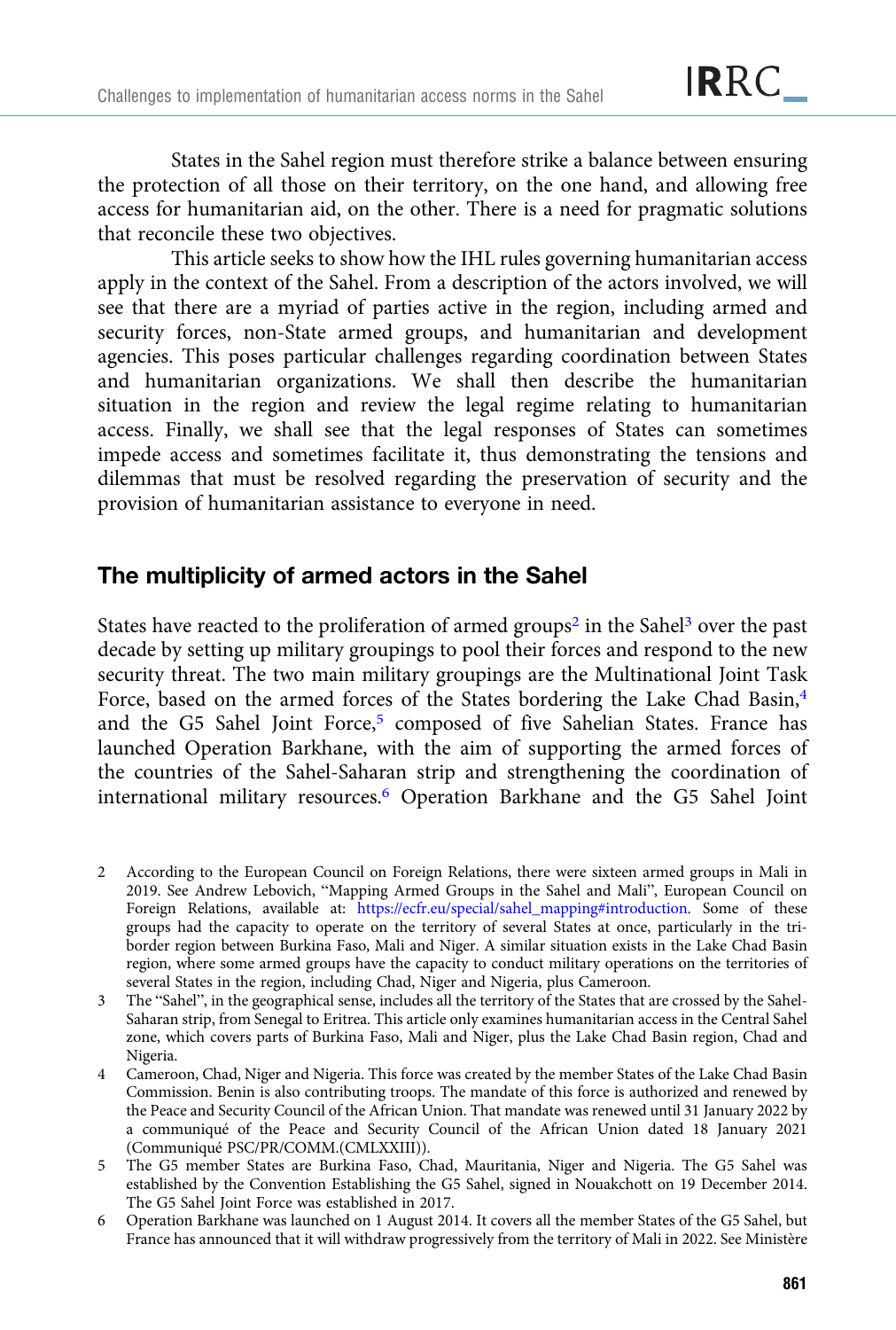Force have set up a joint command centre to further the latter aim.<sup>7</sup> In a political declaration dated 27 March 2020, a number of European States created the Takuba Task Force, composed of special forces personnel, which was to be placed under the command of the operational commander of Operation Barkhane.<sup>8</sup> This increased European military presence and closer coordination with the G5 Sahel Joint Force was decided at the Pau Summit,<sup>9</sup> held on 13 January 2020, which brought together the heads of State of the G5 Sahel member countries plus France. This summit also led to the establishment of the Sahel Coalition, which aims to strengthen strategic and political cooperation in the region between all European Union (EU) member States and those of the G5 Sahel.<sup>10</sup> Other political alliances have emerged to contribute to the stabilization and development of the Sahel region, including the Sahel Alliance and the Security and Stability Partnership in the Sahel.<sup>11</sup>

The United Nations Multidimensional Integrated Stabilization Mission in Mali (MINUSMA), established by United Nations (UN) Security Council Resolution 2100, has been operating in the country since 2013.12 MINUSMA is supporting the G5 Sahel Joint Force by providing logistical and financial support in several areas.13 European States and the United States also have national contingents in the Sahelian States; the role of these contingents is to provide training and equipment to the defence and security forces of the region's

des Armées, "Opération Barkhane", available at: [www.defense.gouv.fr/operations/bande-sahelo](https://www.defense.gouv.fr/operations/bande-sahelo-saharienne/operation-barkhane)[saharienne/operation-barkhane.](https://www.defense.gouv.fr/operations/bande-sahelo-saharienne/operation-barkhane)

- 7 État-Major des Armées, "Barkhane: Le Mécanisme de Commandement Conjoint, pierre angulaire de la coordination entre la force conjointe du G5 Sahel et la force Barkhane", 4 June 2020, available at: [https://archives.defense.gouv.fr/operations/afrique/bande-sahelo-saharienne/operation-barkhane/breves/](https://archives.defense.gouv.fr/operations/afrique/bande-sahelo-saharienne/operation-barkhane/breves/barkhane-le-mecanisme-de-commandement-conjoint-pierre-angulaire-de-la-coordination-entre-la-force-conjointe-du-g5-sahel-et-la-force-barkhane) [barkhane-le-mecanisme-de-commandement-conjoint-pierre-angulaire-de-la-coordination-entre-la](https://archives.defense.gouv.fr/operations/afrique/bande-sahelo-saharienne/operation-barkhane/breves/barkhane-le-mecanisme-de-commandement-conjoint-pierre-angulaire-de-la-coordination-entre-la-force-conjointe-du-g5-sahel-et-la-force-barkhane)[force-conjointe-du-g5-sahel-et-la-force-barkhane](https://archives.defense.gouv.fr/operations/afrique/bande-sahelo-saharienne/operation-barkhane/breves/barkhane-le-mecanisme-de-commandement-conjoint-pierre-angulaire-de-la-coordination-entre-la-force-conjointe-du-g5-sahel-et-la-force-barkhane).
- 8 Government of Sweden et al., "Task Force Takuba: Political Statement by the Governments of Belgium, the Czech Republic, Denmark, Estonia, France, Germany, Mali, Niger, the Netherlands, Norway, Portugal, Sweden and the United Kingdom", available at: [www.government.se/495ef1/globalassets/government/](http://www.government.se/495ef1/globalassets/government/dokument/forsvarsdepartementet/2020/political-statement-task-force-takuba.pdf) [dokument/forsvarsdepartementet/2020/political-statement-task-force-takuba.pdf.](http://www.government.se/495ef1/globalassets/government/dokument/forsvarsdepartementet/2020/political-statement-task-force-takuba.pdf)
- 9 Pau Summit, "Déclaration conjointe des Chefs d'État", 13 January 2020, available at: [www.elysee.fr/](https://www.elysee.fr/emmanuel-macron/2020/01/13/sommet-de-pau-declaration-conjointe-des-chefs-detat) [emmanuel-macron/2020/01/13/sommet-de-pau-declaration-conjointe-des-chefs-detat](https://www.elysee.fr/emmanuel-macron/2020/01/13/sommet-de-pau-declaration-conjointe-des-chefs-detat). The Pau Summit was followed by the Nouakchott Summit of 30 June 2020, at which the six heads of State met to take stock of the roadmap agreed upon at the Pau Summit. Nouakchott Summit, "Communiqué final du sommet de Nouakchott pour le suivi de la feuille de route du sommet de Pau", 30 June 2020, available at: [www.g5sahel.org/communique-final-du-sommet-de-nouakchott-pour-le-suivi-de-la-feuille-de-route](https://www.g5sahel.org/communique-final-du-sommet-de-nouakchott-pour-le-suivi-de-la-feuille-de-route-du-sommet-de-pau/)[du-sommet-de-pau/.](https://www.g5sahel.org/communique-final-du-sommet-de-nouakchott-pour-le-suivi-de-la-feuille-de-route-du-sommet-de-pau/)
- 10 The Sahel Coalition aims to combat armed terrorist groups, strengthen the capacity of the armed forces of the States in the region, support the return of the State and administrations to the territory, and assist in development. See European Council, "Joint Declaration of the Members of the European Council with the Member States of the G5 Sahel", 28 April 2020, available at: [www.consilium.europa.eu/en/press/press](http://www.consilium.europa.eu/en/press/press-releases/2020/04/28/joint-declaration-of-the-members-of-the-european-council-with-the-member-states-of-the-g5-sahel/)[releases/2020/04/28/joint-declaration-of-the-members-of-the-european-council-with-the-member-states-of](http://www.consilium.europa.eu/en/press/press-releases/2020/04/28/joint-declaration-of-the-members-of-the-european-council-with-the-member-states-of-the-g5-sahel/)[the-g5-sahel/.](http://www.consilium.europa.eu/en/press/press-releases/2020/04/28/joint-declaration-of-the-members-of-the-european-council-with-the-member-states-of-the-g5-sahel/)
- 11 European Council, "Sahel Partnership Action Plan", 2019, available at: [www.consilium.europa.eu/media/](https://www.consilium.europa.eu/media/40533/sahel-partnership-action-plan.pdf) [40533/sahel-partnership-action-plan.pdf](https://www.consilium.europa.eu/media/40533/sahel-partnership-action-plan.pdf).
- 12 UNSC Res. 2100, 25 April 2013, available at: [http://unscr.com/en/resolutions/2100.](http://unscr.com/en/resolutions/2100)
- 13 Joint Force of the Group of Five for the Sahel: Report of the Secretary-General, UN Doc. S/2020/1074, 2 November 2020, available at: [https://documents-dds-ny.un.org/doc/UNDOC/GEN/N20/286/22/pdf/](https://documents-dds-ny.un.org/doc/UNDOC/GEN/N20/286/22/pdf/N2028622.pdf) [N2028622.pdf.](https://documents-dds-ny.un.org/doc/UNDOC/GEN/N20/286/22/pdf/N2028622.pdf)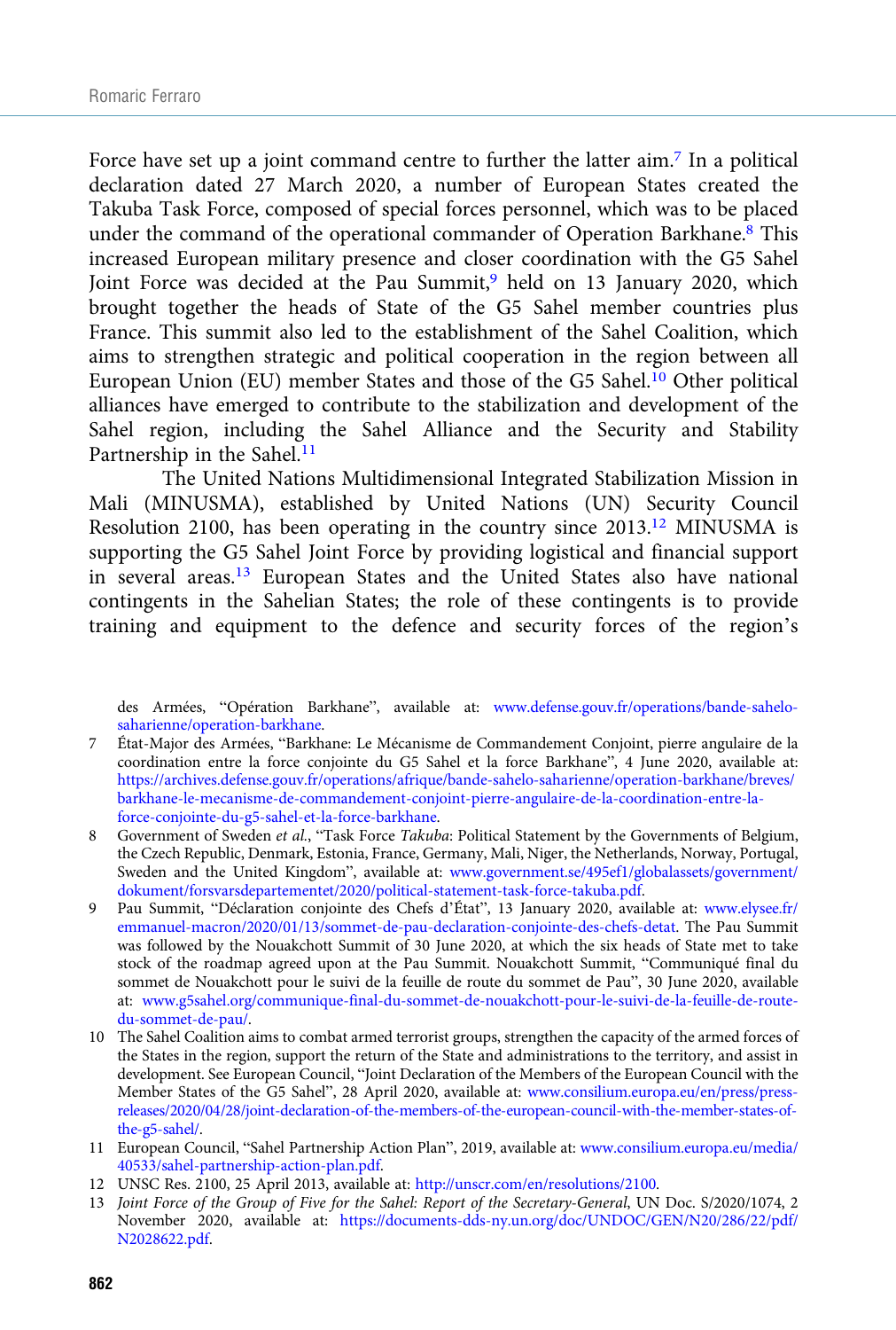countries.14 The EU has three military and security cooperation missions, two in Mali and one in Niger.<sup>15</sup> Their mandate is to enhance the capacity of the armed and security forces of these two countries and the G5 Sahel Joint Force. Some authors have used the expression "security bottleneck"<sup>16</sup> to describe the proliferation of foreign armed and security forces in the Sahel. In 2019 there were 35,823 military, police and civilian personnel participating in national and multinational external and counterterrorism operations in the Sahel and Lake Chad region, according to the Stockholm International Peace Research Institute (SIPRI).17 At the end of 2020, the possibility of deploying the Economic Community of West African States (ECOWAS) Stand-By Force to the Sahel had been under consideration for several months.<sup>18</sup>

The proliferation of armed groups in the Sahel is linked to several factors, such as the struggles of independence movements in northern Mali and the situation in Libya. But there is also the interaction between these factors and other complex phenomena such as tensions between nomadic herding communities and sedentary farmers, particularly in the tri-border region between Burkina Faso, Mali and Niger.19 Some of these groups are calling for an independent Tuareg State in northern Mali, while others are more influenced by pan-Islamic movements and claim to be part of either Al-Qaeda or the so-called Islamic State group.<sup>20</sup> Such

- 14 According to the Belgian Ministry of Defence, there was a contingent of about 100 Belgian soldiers in Niger in 2020, whose mission was to train the defence and security forces of Niger. See Belgian Ministry of Defence, "Notre mission: Niger", available at: [www.mil.be/fr/nos-missions/niger/.](https://www.mil.be/fr/nos-missions/niger/) Italy has also set up a military mission to support the armed and security forces in Niger (MISIN), and Germany was present in several Sahelian countries. See Bernardo Venturi and Nana Alassane Toure, Out of the Security Deadlock: Challenges and Choices in the Sahel, 8 June 2020, pp. 24–25, available at: [www.iai.it/en/pubblicazioni/out-security-deadlock-challenges-and-choices-sahel](https://www.iai.it/en/pubblicazioni/out-security-deadlock-challenges-and-choices-sahel). The United States completed construction of an air base in Agadez, Niger, in 2020.
- 15 The European Union Training Mission in Mali (EUTM) is a training mission for the Malian armed forces, established in 2013 as part of the EU's Common Security and Defence Policy. See EUTM, "Factsheet", available at: <https://eutmmali.eu/factsheet/>. The European Union Capacity Mission (EUCAP) Sahel Mali is a civilian mission of the EU that was launched in 2015 to support the Malian security forces (police, gendarmerie and national guard). See EUCAP Sahel Mali, "About EUCAP Sahel Mali", available at: [www.eeas.europa.eu/node/410662\\_fr?s=331#10107](https://www.eeas.europa.eu/node/410662_fr?s=331%2310107). EUCAP Sahel Niger is an EU civilian mission created in 2012 to support Niger in the fight against terrorism and organized crime. See EUCAP Sahel Niger, "Partnership for Security in the Sahel", fact sheet, available at: [https://eucap-sahel.](https://eucap-sahel.eu/wp-content/uploads/2020/10/EUCAP-Sahel-Niger-Factsheet-EN-low-resolution.pdf) [eu/wp-content/uploads/2020/10/EUCAP-Sahel-Niger-Factsheet-EN-low-resolution.pdf](https://eucap-sahel.eu/wp-content/uploads/2020/10/EUCAP-Sahel-Niger-Factsheet-EN-low-resolution.pdf).
- 16 International Crisis Group, Finding the Right Role for the G5 Sahel Joint Force, Africa Report No. 258, 12 December 2017, available at: [www.crisisgroup.org/africa/west-africa/burkina-faso/258-force-du-g5-sahel](http://www.crisisgroup.org/africa/west-africa/burkina-faso/258-force-du-g5-sahel-trouver-sa-place-dans-lembouteillage-securitaire)[trouver-sa-place-dans-lembouteillage-securitaire.](http://www.crisisgroup.org/africa/west-africa/burkina-faso/258-force-du-g5-sahel-trouver-sa-place-dans-lembouteillage-securitaire)
- 17 SIPRI, SIPRI Yearbook 2020: Armaments, Disarmament and International Security, 2020.
- 18 ECOWAS, "Communiqué final de la session extraordinaire de la Conférence des Chefs d'État et de Gouvernement sur le Terrorisme", Ouagadougou, 14 September 2019, available at: [https://ecowas.int/](https://ecowas.int/communique-final-de-la-session-extraordinaire-de-la-conference-des-chefs-detat-et-de-gouvernement-de-la-communaute-economique-des-etats-de-lafrique-de-louest-cedeao-sur-le/?lang=fr) [communique-final-de-la-session-extraordinaire-de-la-conference-des-chefs-detat-et-de-gouvernement-de](https://ecowas.int/communique-final-de-la-session-extraordinaire-de-la-conference-des-chefs-detat-et-de-gouvernement-de-la-communaute-economique-des-etats-de-lafrique-de-louest-cedeao-sur-le/?lang=fr)[la-communaute-economique-des-etats-de-lafrique-de-louest-cedeao-sur-le/?lang=fr.](https://ecowas.int/communique-final-de-la-session-extraordinaire-de-la-conference-des-chefs-detat-et-de-gouvernement-de-la-communaute-economique-des-etats-de-lafrique-de-louest-cedeao-sur-le/?lang=fr)
- 19 On the historical evolution of the various rebellions in Mali and Niger and the peace initiatives that are under way, see Yvan Guichaoua and Matthieu Pellerin, Making Peace, Building the State: Relations between Central Government and the Sahelian Peripheries in Niger and Mali, Études de l'IRSEM No. 51, March 2018, available at: [www.irsem.fr/data/files/irsem/documents/document/file/2442/Etude\\_](https://www.irsem.fr/data/files/irsem/documents/document/file/2442/Etude_IRSEM_n51_2018.pdf) [IRSEM\\_n51\\_2018.pdf](https://www.irsem.fr/data/files/irsem/documents/document/file/2442/Etude_IRSEM_n51_2018.pdf).
- 20 On the various alliances between these groups and their affiliation with Al-Qaeda or the Islamic State group, see Matthieu Pellerin, Armed Violence in the Sahara: Are We Moving From Jihadism to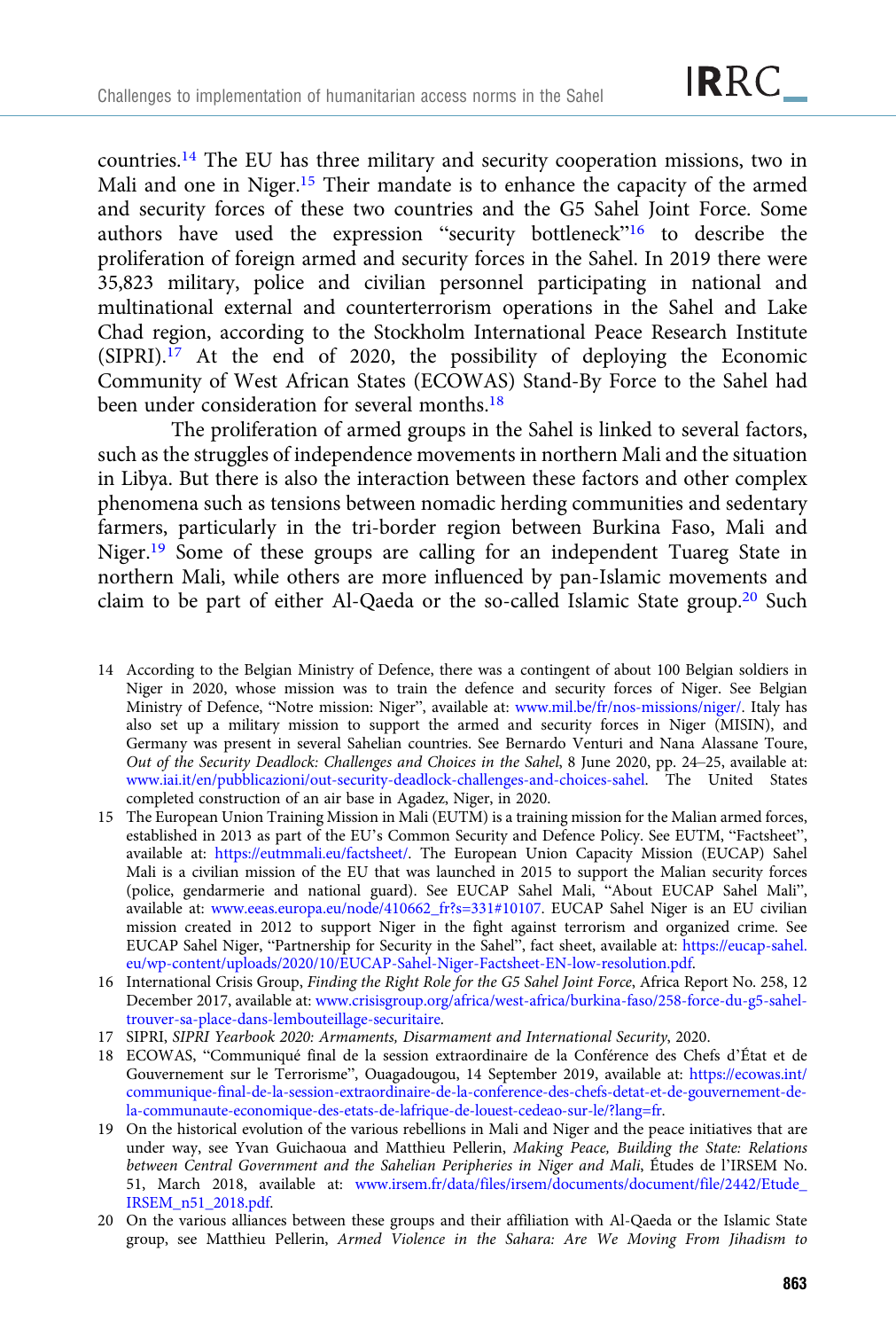groups include the National Movement for the Liberation of Azawad, the Movement for the Salvation of Azawad, the Imghad Tuareg Self-Defence Group and Allies, the Movement for Oneness and Jihad in West Africa, Ansar Dine, the Support Group for Islam and Muslims, Al-Qaeda in the Islamic Maghreb, Islamic State in the Greater Sahara, and Ansar ul Islam.<sup>21</sup> Various splinter groups from the Group of the People of Sunnah for Preaching and Jihad<sup>22</sup> are operating or exercising an influence in the Sahelian part of the Lake Chad Basin region.

Armed conflicts in the central Sahel and the Sahelian part of the Lake Chad region involve protracted fighting between States and armed groups and are usually regional.23 These conflicts are taking place on the territories of multiple States, which are fighting those groups – generally together.24 Some armed conflicts involve armed groups fighting each other. These armed groups may also join forces to fight against certain States or other armed groups and hence satisfy the criteria for noninternational armed conflicts regarding intensity of violence.25 Such groups have demonstrated their ability to organize themselves and to conduct military operations on the territories of several States at once. Thus, these conflicts all meet the criteria set out in international law for non-international armed conflicts – that armed groups be sufficiently organized and that they engage in protracted confrontations that reach a minimum threshold of intensity, either against States or among themselves.<sup>26</sup>

Insurgency?, Études de l'IFRI, November 2019, available at: [www.ifri.org/en/publications/etudes-de-lifri/](http://www.ifri.org/en/publications/etudes-de-lifri/armed-violence-sahara-are-we-moving-jihadism-insurgency) [armed-violence-sahara-are-we-moving-jihadism-insurgency.](http://www.ifri.org/en/publications/etudes-de-lifri/armed-violence-sahara-are-we-moving-jihadism-insurgency)

- 21 On the emergence of these groups in Mali and the expansion of their actions to the Liptako Gourma region, see International Crisis Group, The Niger-Mali Border: Subordinating Military Action to a Political Strategy, Africa Report No. 261, 12 June 2018, available at: [www.crisisgroup.org/africa/west](http://www.crisisgroup.org/africa/west-africa/mali/261-frontiere-niger-mali-mettre-loutil-militaire-au-service-dune-approche-politique)[africa/mali/261-frontiere-niger-mali-mettre-loutil-militaire-au-service-dune-approche-politique.](http://www.crisisgroup.org/africa/west-africa/mali/261-frontiere-niger-mali-mettre-loutil-militaire-au-service-dune-approche-politique)
- 22 This is a translation of the Arabic name of the group Jama'atu Ahlis-Sunnah'awati Wal Jihad, also commonly known as Boko Haram – a name rejected by the group itself. On the emergence of this group, see Marc-Antoine Pérouse de Montclos, L'Afrique: Nouvelle frontière du djihad?, La Découverte, Paris, 2018.
- 23 The existence of armed conflict in the Sahel has been affirmed in several recent UN reports: Children and Armed Conflict: Report of the Secretary-General, UN Doc. A/74/845–S/2020/525, 9 June 2020, available at: <https://documents-dds-ny.un.org/doc/UNDOC/GEN/N20/117/04/pdf/N2011704.pdf>; Children Armed Conflict in Mali: Report of the Secretary-General, UN Doc. S/2020/1105, 11 November 2020, available at: <https://documents-dds-ny.un.org/doc/UNDOC/GEN/N20/307/85/pdf/N2030785.pdf>. The Geneva Academy of International Humanitarian Law and Human Rights has set up a portal to provide an independent and impartial classification of armed conflicts in the world. See its evaluation of the situations of violence in Burkina Faso, Chad, Mali and Niger, available at: [www.rulac.org.](https://www.rulac.org)
- 24 The UN Secretary-General noted in his report on children in armed conflict in Nigeria that "[r]egions in countries bordering north-east Nigeria, namely the Far North Region of Cameroon, the Diffa Region of the Niger and the Lac Province of Chad, were also affected by persistent armed assaults by the armed group" see Children and Armed Conflict in Nigeria: Report of the Secretary-General, UN Doc. S/2020/ 652, 6 July 2020, available at: [https://documents-dds-ny.un.org/doc/UNDOC/GEN/N20/172/67/pdf/](https://documents-dds-ny.un.org/doc/UNDOC/GEN/N20/172/67/pdf/N2017267.pdf) [N2017267.pdf.](https://documents-dds-ny.un.org/doc/UNDOC/GEN/N20/172/67/pdf/N2017267.pdf)
- 25 According to a recent interpretation, military action by multiple armed groups fighting together against a common adversary can be aggregated and thus reach the threshold of intensity required to classify a situation of violence as a non-international armed conflict. See Jelena Nikolic, Thomas de Saint Maurice and Tristan Ferraro, "Aggregated Intensity: Classifying Coalitions of Non-State Armed Groups", Humanitarian Law and Policy Blog, 7 October 2020, available at: [https://blogs.icrc.org/law](https://blogs.icrc.org/law-and-policy/2020/10/07/aggregated-intensity-classifying-coalitions-non-state-armed-groups/)[and-policy/2020/10/07/aggregated-intensity-classifying-coalitions-non-state-armed-groups/.](https://blogs.icrc.org/law-and-policy/2020/10/07/aggregated-intensity-classifying-coalitions-non-state-armed-groups/)
- 26 The ICRC defines non-international armed conflict as follows: "Non-international armed conflicts are protracted armed confrontations occurring between governmental armed forces and the forces of one or more armed groups, or between such groups arising on the territory of a State [party to the Geneva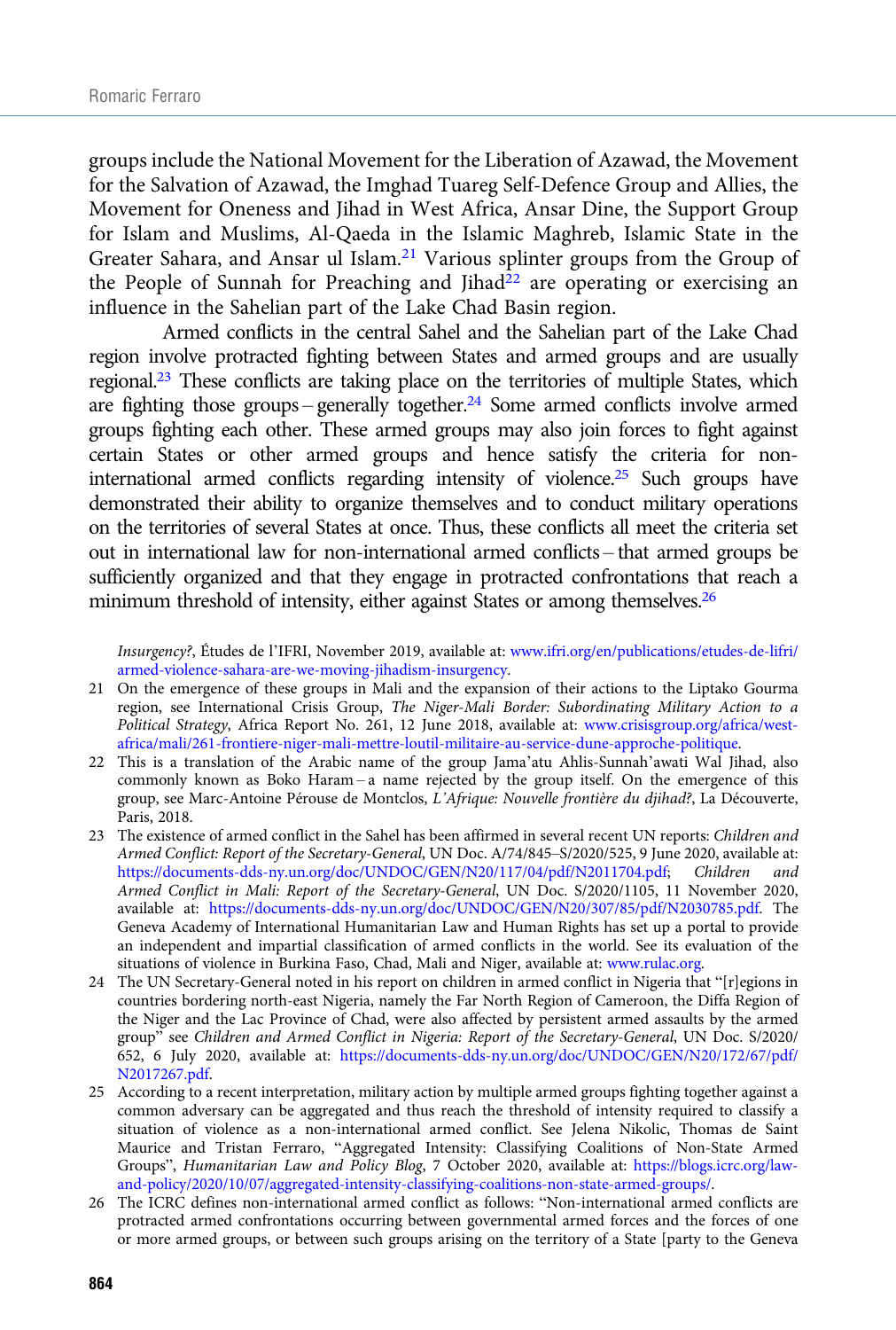The participation of State and non-State actors in acts of collective violence, or their mere presence in the Sahel, does not automatically make them a party to an armed conflict. To conclude that a non-international armed conflict exists, one must verify in each case that the above two conditions posed by IHL are satisfied. The International Committee of the Red Cross (ICRC) carries out this exercise, analyzing each situation of violence on a case-by-case basis. This allows it to identify the legal basis on which it will base its efforts to protect and assist those in need of its humanitarian action. The ICRC communicates its assessment of the situation bilaterally and confidentially to the parties to the conflict, but it may also decide not to do so, if that would be in the interests of the victims of a conflict.27 Finally, the organization may decide to communicate publicly on a particular situation.28

# The humanitarian situation in the Sahel

Armed conflicts have severely affected civilians in certain countries of the Sahel. A Ministerial Roundtable on the Central Sahel, held in Copenhagen on 20 October 2020 and organized by Denmark, Germany, the EU and the UN, concluded that

Africa's Central Sahel is among the world's fastest growing humanitarian crises. The scale and severity of humanitarian needs in the three countries are unprecedented, with 13.4 million people affected by forced displacement, food insecurity and reduced access to essential basic services.<sup>29</sup>

The UN Office for the Coordination of Humanitarian Affairs (OCHA) estimated that the number of IDPs in the Central Sahel region rose from 70,000 to 1.6 million between 2018 and 2020.<sup>30</sup> Food insecurity was affecting 7.4 million.<sup>31</sup> The worsening situation of the civilian population was also having a major impact in

Conventions]. This armed confrontation must reach a minimum level of intensity and the parties involved in the conflict must show a minimum of organisation ". See ICRC, How Is the Term "Armed Conflict" Defined in International Humanitarian Law?, Geneva, 17 March 2008, available at: [www.icrc.org/en/](https://www.icrc.org/en/doc/resources/documents/article/other/armed-conflict-article-170308.htm) [doc/resources/documents/article/other/armed-conflict-article-170308.htm](https://www.icrc.org/en/doc/resources/documents/article/other/armed-conflict-article-170308.htm) (emphasis in original).

<sup>27</sup> Sylvain Vité, "Typology of Armed Conflicts in International Humanitarian Law: Legal Concepts and Actual Situations", International Review of the Red Cross, Vol. 91, No. 876, 2009, available at: [https://](https://international-review.icrc.org/articles/typology-armed-conflicts-international-humanitarian-law-legal-concepts-and-actual) [international-review.icrc.org/articles/typology-armed-conflicts-international-humanitarian-law-legal](https://international-review.icrc.org/articles/typology-armed-conflicts-international-humanitarian-law-legal-concepts-and-actual)[concepts-and-actual](https://international-review.icrc.org/articles/typology-armed-conflicts-international-humanitarian-law-legal-concepts-and-actual). See also ICRC, "Internal Conflicts or Other Situations of Violence – What is the Difference for Victims?", 10 December 2012, available at: [www.icrc.org/en/doc/resources/documents/](http://www.icrc.org/en/doc/resources/documents/interview/2012/12-10-niac-non-international-armed-conflict.htm) [interview/2012/12-10-niac-non-international-armed-conflict.htm.](http://www.icrc.org/en/doc/resources/documents/interview/2012/12-10-niac-non-international-armed-conflict.htm)

<sup>28</sup> For a recent example, see ICRC, "Colombia: Five Armed Conflicts – What's Happening?", 30 January 2019, available at: [www.icrc.org/en/document/colombia-five-armed-conflicts-whats-happening.](https://www.icrc.org/en/document/colombia-five-armed-conflicts-whats-happening)

<sup>29</sup> The three countries concerned are Burkina Faso, Mali and Niger. UN Office for the Coordination of Humanitarian Affairs (OCHA), "Virtual Ministerial Roundtable on the Humanitarian Crisis in the Central Sahel: Co-Chairs' Summary", available at: [www.unocha.org/sites/unocha/files/Central%20Sahel](http://www.unocha.org/sites/unocha/files/Central%20Sahel%20Ministerial%20Round%20Table%20-%20Co-chairs%20summary_Final.pdf) [%20Ministerial%20Round%20Table%20-%20Co-chairs%20summary\\_Final.pdf.](http://www.unocha.org/sites/unocha/files/Central%20Sahel%20Ministerial%20Round%20Table%20-%20Co-chairs%20summary_Final.pdf)

<sup>30</sup> OCHA, "Central Sahel Crisis: Key Figures as of 15 October 2020", 15 October 2015, available at: [www.](https://www.unocha.org/sites/unocha/files/Central%20Sahel%20facts_figures_20201015.pdf) [unocha.org/sites/unocha/files/Central%20Sahel%20facts\\_figures\\_20201015.pdf](https://www.unocha.org/sites/unocha/files/Central%20Sahel%20facts_figures_20201015.pdf).

<sup>31</sup> See the document prepared by OCHA for the ministerial round table on the Central Sahel: OCHA, Central Sahel: Revised Needs and Requirement Overview, October 2020, available at: [www.unocha.org/sites/](https://www.unocha.org/sites/unocha/files/RNRO%20CentralSahel%20Oct%202020_EN%20Web.pdf) [unocha/files/RNRO%20CentralSahel%20Oct%202020\\_EN%20Web.pdf](https://www.unocha.org/sites/unocha/files/RNRO%20CentralSahel%20Oct%202020_EN%20Web.pdf).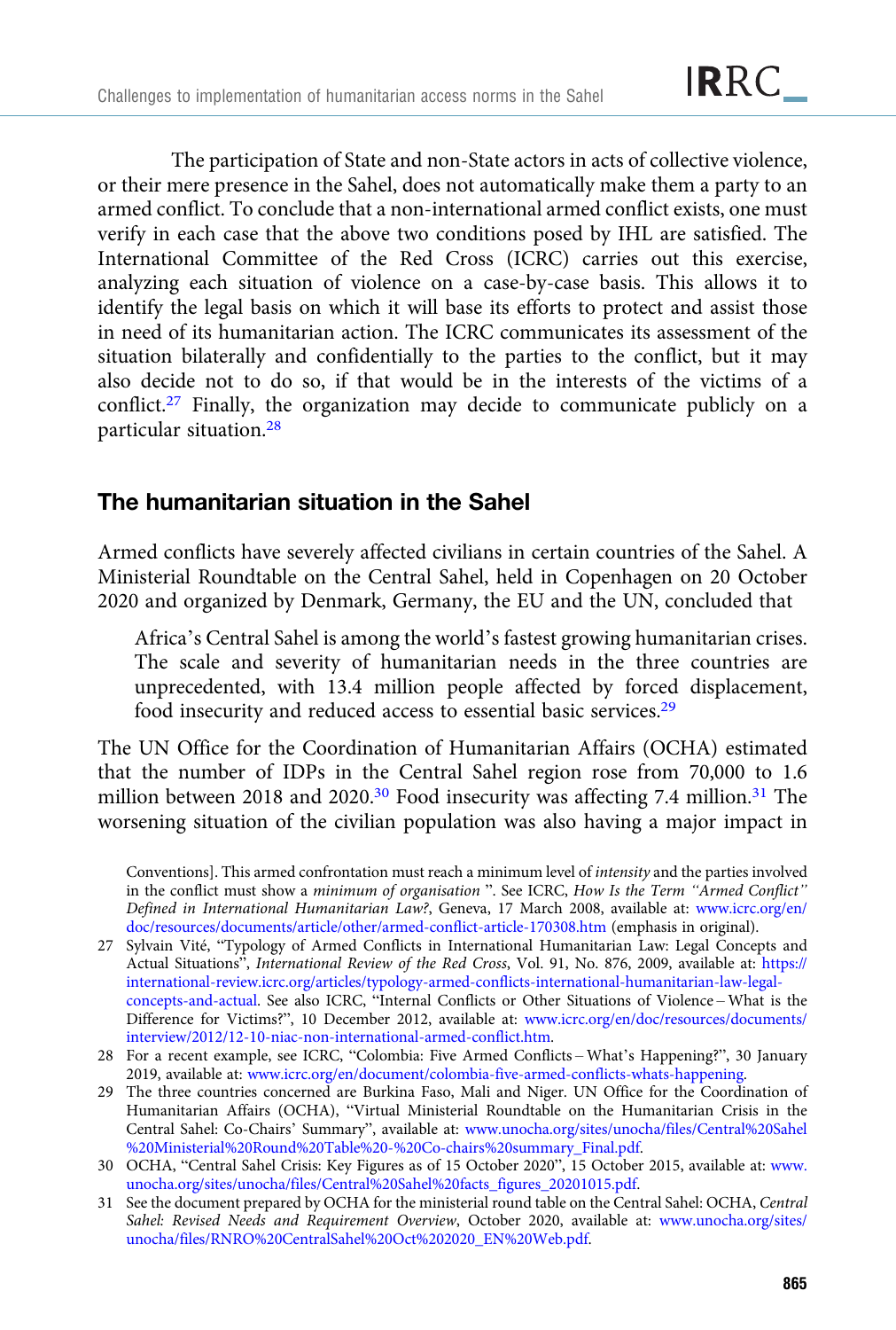the Sahelian part of the Lake Chad Basin region, where some 2.7 million people had fled their homes, including 2.4 million IDPs and 292,000 Nigerian refugees.<sup>32</sup> These population displacements were closely linked to increased hostilities between armed groups and between armed groups and State armed and security forces. These armed conflicts are said to have claimed the lives of several thousand people among the defence and security forces, armed groups and the civilian population.<sup>33</sup> According to the UN Office for West Africa and the Sahel, more than 4,000 deaths from violence were reported in 2019, up from 770 deaths in 2016.34 At least 4,660 people died in the Central Sahel during the first half of 2020, according to an estimate by the Armed Conflict Location and Event Data Project.<sup>35</sup>

One of the many consequences of the increase in violence is that access to education for children has been severely affected. For example, attacks on schools and teachers are reported to have resulted in the closure of more than 4,000 schools in the Central Sahel between 2016 and 2020.<sup>36</sup> Children are also subject to recruitment by armed actors.<sup>37</sup>

In addition to the humanitarian consequences of armed conflict, the Sahel is experiencing the effects of climate change, forming what the ICRC has described as an "explosive mix".<sup>38</sup> In a 2020 report addressing the combined effects of armed conflict, climate and environmental crisis, the ICRC concluded that "[c]ountries in situations of armed conflict are disproportionately affected by climate variability and extremes. This is in part because of their geographical location, but mostly because conflicts and their consequences limit the adaptive capacity of people, systems and institutions."<sup>39</sup>

The civilian populations of the Sahel region are suffering from the consequences and cumulative effects of armed conflict and climate change, the

- 32 Activities of the United Nations Office for West Africa and the Sahel: Report of the Secretary-General, UN Doc. S/2020/585, 24 June 2020, available at: [https://documents-dds-ny.un.org/doc/UNDOC/GEN/N20/](https://documents-dds-ny.un.org/doc/UNDOC/GEN/N20/151/70/pdf/N2015170.pdf?OpenElement) [151/70/pdf/N2015170.pdf?OpenElement.](https://documents-dds-ny.un.org/doc/UNDOC/GEN/N20/151/70/pdf/N2015170.pdf?OpenElement)
- 33 The UN Secretary-General noted in a report to the Security Council that armed groups had attacked the armed and security forces in Burkina Faso, Chad, Mali and Niger. See Joint Force of the Group of Five for the Sahel: Report of the Secretary-General, UN Doc. S/2020/373, 8 May 2020, available at: [https://](https://documents-dds-ny.un.org/doc/UNDOC/GEN/N20/107/01/pdf/N2010701.pdf) [documents-dds-ny.un.org/doc/UNDOC/GEN/N20/107/01/pdf/N2010701.pdf.](https://documents-dds-ny.un.org/doc/UNDOC/GEN/N20/107/01/pdf/N2010701.pdf)
- 34 "'Unprecedented Terrorist Violence' in West Africa, Sahel Region", UN News, 8 January 2020, available at: <https://news.un.org/en/story/2020/01/1054981>.
- 35 ICRC, "Central Sahel: Spike in Violence Leads to Higher Deaths, More than 1 Million Fleeing Homes", 14 September 2020, available at: [www.icrc.org/en/document/central-sahel-spike-violence-leads-higher](http://www.icrc.org/en/document/central-sahel-spike-violence-leads-higher-deaths-more-1-million-fleeing-homes)[deaths-more-1-million-fleeing-homes.](http://www.icrc.org/en/document/central-sahel-spike-violence-leads-higher-deaths-more-1-million-fleeing-homes)
- 36 UNICEF, The Crisis in Central Sahel: Advocacy Brief, October 2020, available at: [www.unicef.org/wca/](https://www.unicef.org/wca/reports/central-sahel-crisis) [reports/central-sahel-crisis](https://www.unicef.org/wca/reports/central-sahel-crisis).
- 37 Children and Armed Conflict in Mali, above note 23. Another report by the Secretary-General mentions recruitment of children by armed groups in Cameroon, Chad, Nigeria and Niger. See Children and Armed Conflict in Nigeria, above note 24.
- 38 ICRC, "Mali-Niger: Climate Change and Conflict Make an Explosive Mix in the Sahel", 22 January 2019, available at: [www.icrc.org/en/document/mali-niger-climate-change-and-conflict-make-explosive-mix](https://www.icrc.org/en/document/mali-niger-climate-change-and-conflict-make-explosive-mix-sahel)[sahel](https://www.icrc.org/en/document/mali-niger-climate-change-and-conflict-make-explosive-mix-sahel).
- 39 ICRC, When Rain Turns to Dust: Understanding and Responding to the Combined Impact of Armed Conflicts and the Climate and Environment Crisis on People's Lives, Geneva, 2020, p. 8, available at: <https://shop.icrc.org/when-rain-turns-to-dust-pdf-en.html>.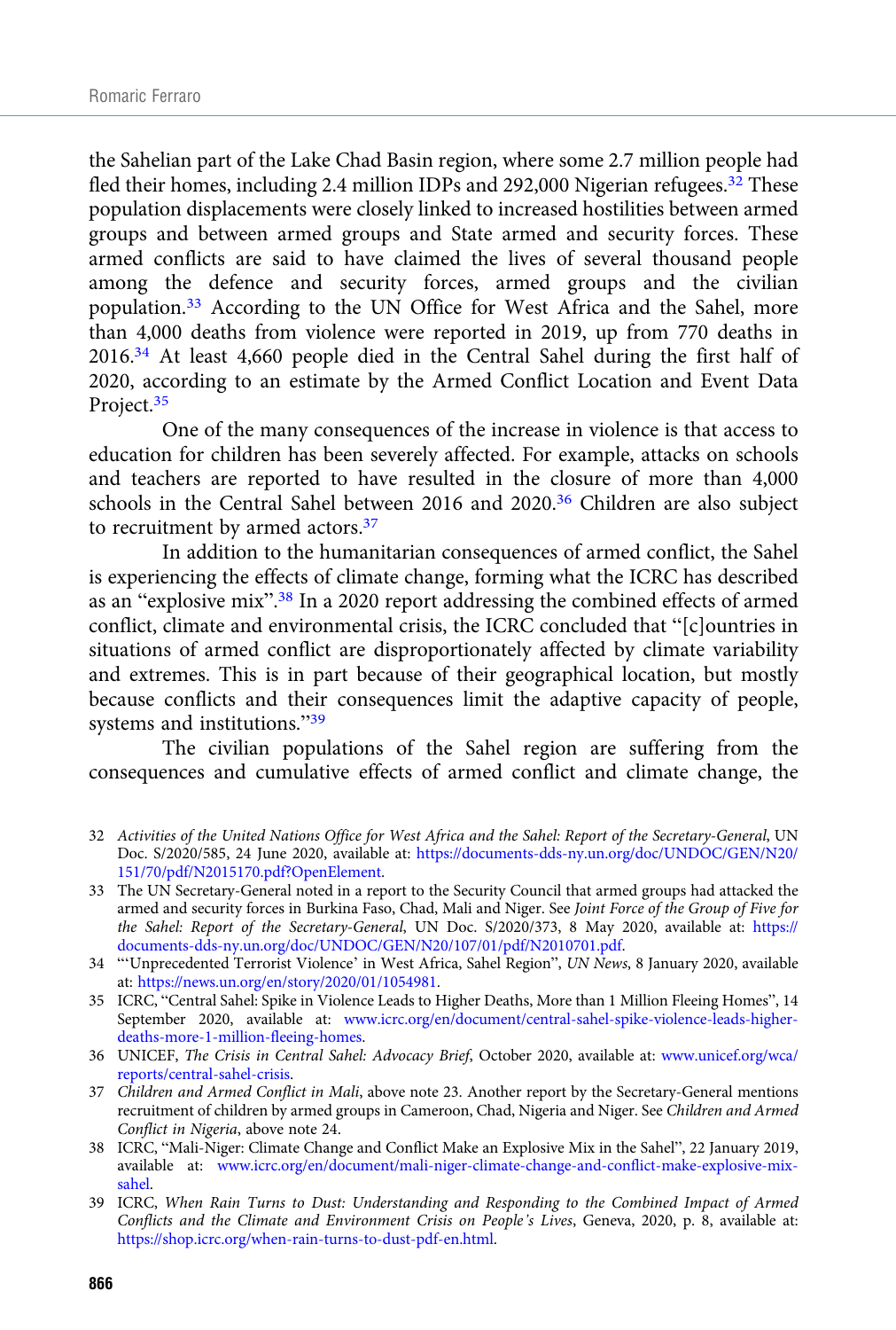latter being particularly pronounced in that region, with temperatures rising one and a half times faster than in the rest of the world.<sup>40</sup> Apart from the direct links between climate change and armed conflict, other forms of confrontation also have an impact on the natural environment. Tensions have been noted in the Sahel between different communities, especially sedentary farmers and nomadic herders, regarding the use of land.41 The arrival of the COVID-19 pandemic in March 2020 exacerbated this already very difficult situation, resulting in a "triple crisis".<sup>42</sup>

## The legal framework applicable to humanitarian access in non-international armed conflicts

The above description of the effects of non-international armed conflicts in the Sahel shows the need to provide humanitarian aid for the victims of these conflicts and for the civilian population in general.<sup>43</sup> The rules of IHL relating to humanitarian assistance and humanitarian access in this type of armed conflict are therefore applicable. Although IHL contains no explicit, specific provisions regarding the obligation to ensure the well-being of the population, except in situations of occupation,<sup>44</sup> the ICRC considers that the obligation to meet the basic needs of the population can be inferred from the object and purpose of IHL.45 In addition, many treaty and customary provisions refer to specific obligations on all parties to a conflict – both States and armed groups – to respond to the need for humanitarian assistance and to provide relief to the victims of such conflicts, including the wounded, the sick, detainees and the affected population in general.<sup>46</sup> If parties to an armed conflict are materially

- 40 As early as 2010, the Organisation for Economic Co-operation and Development predicted that the Sahel would experience a very significant rise in temperature of between 3 and 4 degrees depending on the region: "the greatest warming (∼4 degrees) occurs over land and in particular in the western side of the Sahel". Philipp Heinrigs, Security Implications of Climate Change in the Sahel Region: Policy Considerations, Sahel and West Africa Club Secretariat, 2010, p. 13, available at: [www.oecd.org/swac/](https://www.oecd.org/swac/publications/swacpublicationsanddocumentsbytopic.htm) [publications/swacpublicationsanddocumentsbytopic.htm.](https://www.oecd.org/swac/publications/swacpublicationsanddocumentsbytopic.htm)
- 41 International Crisis Group, The Central Sahel: Scene of New Climate Wars?, Africa Briefing No. 154, 24 April 2020, available at: [www.crisisgroup.org/africa/sahel/b154-le-sahel-central-theatre-des-nouvelles](https://www.crisisgroup.org/africa/sahel/b154-le-sahel-central-theatre-des-nouvelles-guerres-climatiques)[guerres-climatiques](https://www.crisisgroup.org/africa/sahel/b154-le-sahel-central-theatre-des-nouvelles-guerres-climatiques).
- 42 ICRC, "Niger: Vivre entre insécurité, changement climatique et Covid-19", 10 September 2020, available at: [www.icrc.org/fr/document/niger-vivre-entre-insecurite-changement-climatique-et-covid-19](https://www.icrc.org/fr/document/niger-vivre-entre-insecurite-changement-climatique-et-covid-19).
- 43 Jean-Marie Henckaerts and Louise Doswald-Beck (eds), Customary International Humanitarian Law, Vol. 1: Rules, Cambridge University Press, Cambridge, 2005 (ICRC Customary Law Study), available at: [https://ihl-databases.icrc.org/customary-ihl/eng/docs/v1\\_rul](https://ihl-databases.icrc.org/customary-ihl/eng/docs/v1_rul). For a detailed description of the regime applicable to humanitarian assistance and humanitarian access, see Felix Schwendimann, "The Legal Framework of Humanitarian Access in Armed Conflict", International Review of the Red Cross, Vol. 92, No. 884, 2011, available at: [https://international-review.icrc.org/articles/legal-framework](https://international-review.icrc.org/articles/legal-framework-humanitarian-access-armed-conflict)[humanitarian-access-armed-conflict](https://international-review.icrc.org/articles/legal-framework-humanitarian-access-armed-conflict).
- 44 Tristan Ferraro, Relief Schemes and the Delivery of Humanitarian Activities in Situations of AC: The ICRC's Perspective, San Remo Round Table, 2017, p. 2, available at: [www.iihl.org/wp-content/uploads/](https://www.iihl.org/wp-content/uploads/2018/03/RT-2017-FERRARO.pdf) [2018/03/RT-2017-FERRARO.pdf.](https://www.iihl.org/wp-content/uploads/2018/03/RT-2017-FERRARO.pdf)
- 45 ICRC, above note 1, p. 27.
- 46 See Geneva Convention (IV) relative to the Protection of Civilian Persons in Time of War of 12 August 1949, 75 UNTS 287 (entered into force 21 October 1950) (GC IV), Art. 23 on the sending of food and medicine, Art. 55 on the provision of food and medical supplies to the population, and Art. 81 on the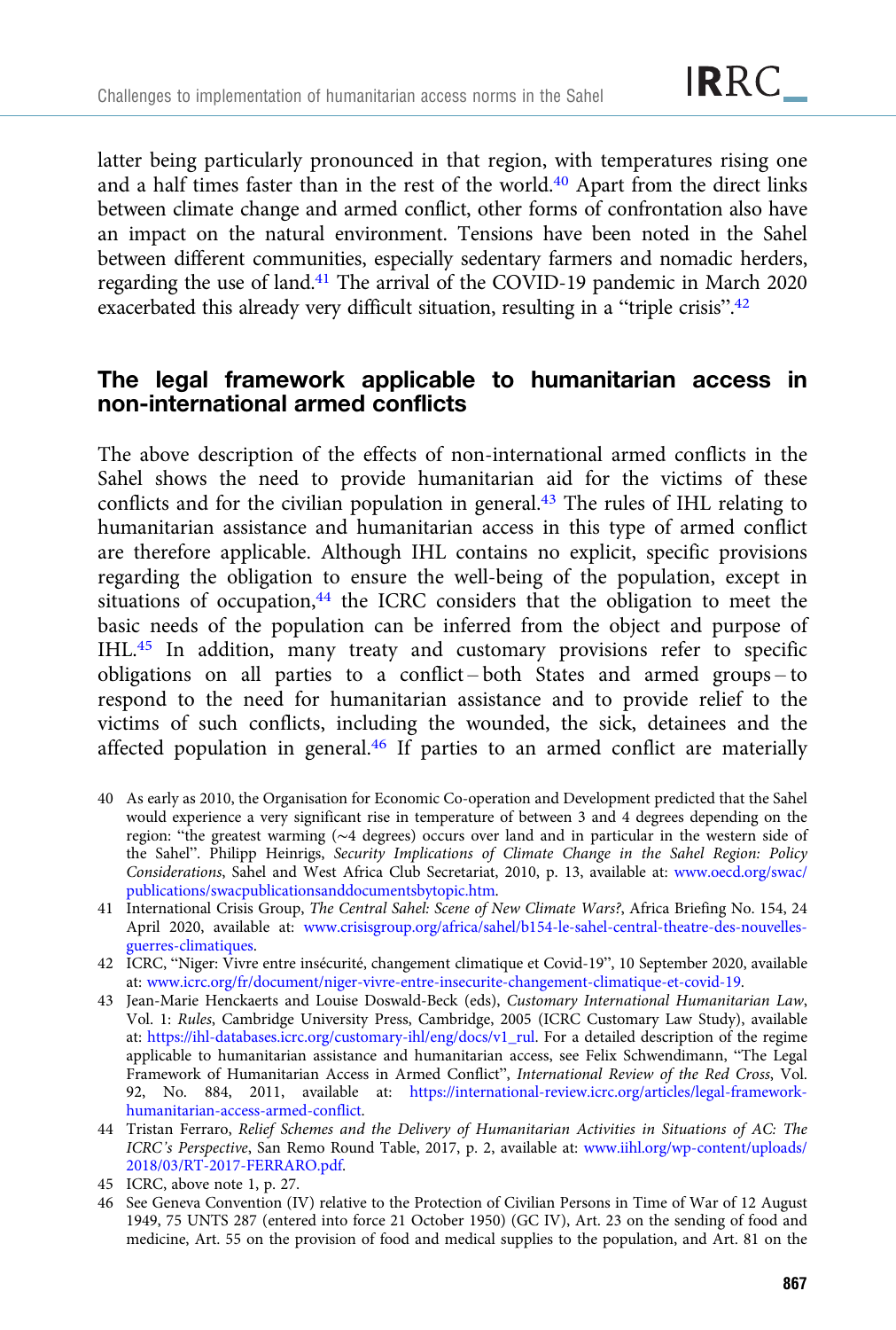unable to provide the required assistance, then they must consider in good faith offers of services made by impartial humanitarian organizations and allow those organizations access to the persons concerned.47

In non-international armed conflicts, Article 3 common to the four Geneva Conventions provides that "an impartial humanitarian body, such as the International Committee of the Red Cross, may offer its services to the Parties to the conflict". According to the ICRC's 2016 Commentary on common Article 3, an organization qualifies as impartial if it offers humanitarian services without adverse distinction based on gender, race, nationality, religion or opinion. The only possible distinction is that of giving priority to the most urgent cases of distress.<sup>48</sup> The humanitarian services in question include protection and assistance activities that seek to "preserve the life, security, dignity and physical and mental well-being of persons affected by the conflict, or that seek to restore that well-being if it has been infringed upon".<sup>49</sup> Apart from impartiality, which is specifically mentioned in common Article 3, the ICRC attaches great importance to its action being guided by the principles of humanity, neutrality and independence, which are at the heart of its mission $50$  and are among the

maintenance of civilian internees. Regarding the evacuation of the wounded, sick, shipwrecked and dead, see Geneva Convention (I) for the Amelioration of the Condition of the Wounded and Sick in Armed Forces in the Field of 12 August 1949, 75 UNTS 31 (entered into force 21 October 1950), Art. 15(1); Geneva Convention (II) for the Amelioration of the Condition of Wounded, Sick and Shipwrecked Members of Armed Forces at Sea of 12 August 1949, 75 UNTS 85 (entered into force 21 October 1950), Art. 18(1); and GC IV, Art. 16(2). Regarding detained persons, see Geneva Convention (III) relative to the Treatment of Prisoners of War of 12 August 1949, 75 UNTS 135 (entered into force 21 October 1950), Arts 25–32, 125. Rule 118 of the ICRC Customary Law Study, above note 43, on the provision of basic necessities to persons deprived of their liberty, states that "[p]ersons deprived of their liberty must be provided with adequate food, water, clothing, shelter and medical attention". Rule 131 on the treatment of displaced persons states that "[i]n case of displacement, all possible measures must be taken in order that the civilians concerned are received under satisfactory conditions of shelter, hygiene, health, safety and nutrition and that members of the same family are not separated".

47 The ICRC has produced a Q&A and glossary summarizing the rules that apply to humanitarian access in all armed conflicts, whether international or non-international. It identifies the following six main rules: "1. Each party to an armed conflict bears the primary obligation to meet the needs of the population under its control. 2. Impartial humanitarian organizations have a right to offer their services in order to carry out humanitarian activities, in particular when the needs of the population affected by the armed conflict are not fulfilled. 3. Impartial humanitarian activities undertaken in situations of armed conflict are subject to the consent of the parties to the conflict concerned. Under IHL, parties to the conflict must consent to such activities when the needs of the population under their control are not met. 4. Once impartial humanitarian relief operations have been agreed to, the parties to the armed conflict as well as States which are not a party to the armed conflict must allow and facilitate the rapid and unimpeded passage of these relief schemes, subject to their right of control. 5. The parties to the conflict must ensure the freedom of movement of authorized humanitarian relief personnel essential to the exercise of their functions. Only in cases of imperative military necessity may their movements be temporarily restricted. 6. Humanitarian relief personnel, and objects used for humanitarian relief operations, must be respected and protected." ICRC, "ICRC Q&A and Lexicon on Humanitarian Access", International Review of the Red Cross, Vol. 96, No. 893, 2015, available at: [https://international-review.icrc.org/](https://international-review.icrc.org/articles/icrc-qa-and-lexicon-humanitarian-access) [articles/icrc-qa-and-lexicon-humanitarian-access](https://international-review.icrc.org/articles/icrc-qa-and-lexicon-humanitarian-access).

48 ICRC, Commentary on the First Geneva Convention: Convention (I) for the Amelioration of the Condition of the Wounded and Sick in Armed Forces in the Field, 2nd ed., Geneva, 2016 (ICRC Commentary on GC I), para. 794, available at: <https://ihl-databases.icrc.org/ihl/full/GCI-commentary>.

50 The ICRC defines its mission as follows: "The International Committee of the Red Cross … is an impartial, neutral and independent organization whose exclusively humanitarian mission is to protect the lives and dignity of victims of armed conflict and other situations of violence and to provide them

<sup>49</sup> Ibid., para. 812.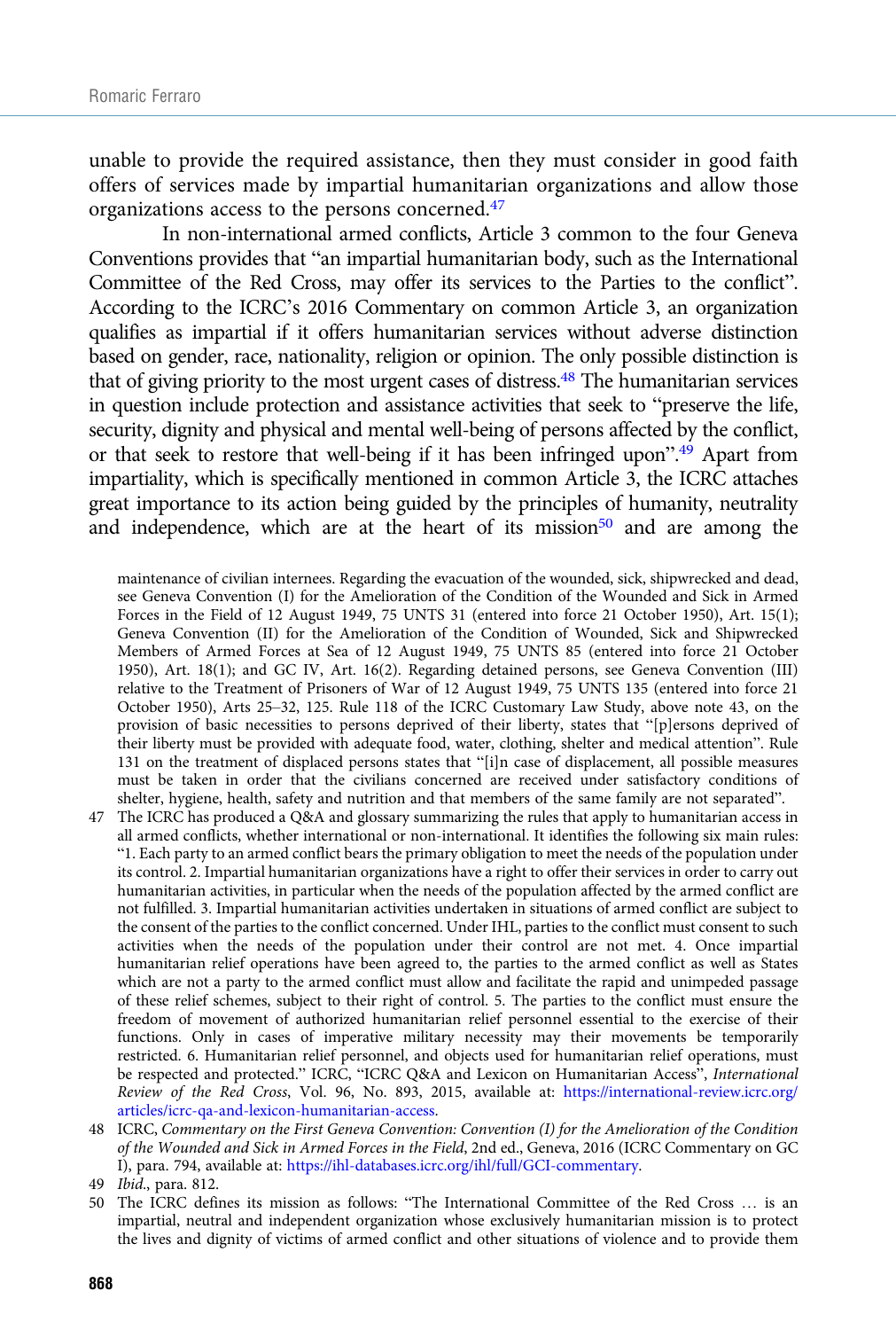Fundamental Principles of the International Red Cross and Red CrescentMovement (the Movement).<sup>51</sup>

Examining an offer of services in good faith implies that a State may not refuse consent on arbitrary grounds. A refusal of services would be arbitrary if the State concerned were unwilling or unable to address basic humanitarian needs.52 This is a major development in the right to humanitarian assistance, reflected in the new Commentaries on the Geneva Conventions.<sup>53</sup>

Once an offer of services has been accepted, States must facilitate the passage of humanitarian personnel and relief goods, and the freedom of movement of humanitarian workers, while retaining a right of control and the possibility of restricting such passage in cases of imperative military necessity.54 Taking account of imperative military necessity implies that relief operations should not interfere with military operations, "lest the safety of humanitarian relief personnel be endangered".<sup>55</sup> However, any restriction based on military necessity can only be limited and temporary.<sup>56</sup>

Other obligations related to respect for international human rights law underpin the right to humanitarian assistance and the correlative obligation of States to undertake concrete responses. This is the case with regard to the right to

with assistance." ICRC, The ICRC: Its Mission and Work, Geneva, March 2009, p. 4, available at: [https://](https://shop.icrc.org/the-icrc-its-mission-and-work-pdf-en.html) [shop.icrc.org/the-icrc-its-mission-and-work-pdf-en.html](https://shop.icrc.org/the-icrc-its-mission-and-work-pdf-en.html).

- 51 The Statutes of the International Red Cross and Red Crescent Movement, adopted in 1986 at the 25th International Conference of the Red Cross and Red Crescent in Geneva, set out in their preamble the seven Fundamental Principles of the Movement, namely humanity, impartiality, neutrality, independence, voluntary service, unity and universality.
- 52 ICRC Commentary on GC I, above note 48, para. 834.
- 53 Lindsey Cameron, Eve La Haye, Heike Niebergall-Lackner, Bruno Demeyere and Jean-Marie Henckaerts, "The Updated Commentary on the First Geneva Convention – a New Tool for Generating Respect for International Humanitarian Law", International Review of the Red Cross, Vol. 97, No. 900, 2016, p. 1219, available at: [https://international-review.icrc.org/articles/updated-commentary-first-geneva](https://international-review.icrc.org/articles/updated-commentary-first-geneva-convention-new-tool-generating-respect-international)[convention-new-tool-generating-respect-international](https://international-review.icrc.org/articles/updated-commentary-first-geneva-convention-new-tool-generating-respect-international).
- 54 For a more in-depth study of the rules on humanitarian access and assistance, see Ruth Abril Stoffels, "Legal Regulation of Humanitarian Assistance in Armed Conflict: Achievements and Gaps", International Review of the Red Cross, Vol. 86, No. 855, 2004; available at: [www.icrc.org/en/doc/assets/](https://www.icrc.org/en/doc/assets/files/other/irrc_855_stoffels.pdf) [files/other/irrc\\_855\\_stoffels.pdf;](https://www.icrc.org/en/doc/assets/files/other/irrc_855_stoffels.pdf) Emanuela-Chiara Gillard, "The Law Regulating Cross-Border Relief Operations", International Review of the Red Cross, Vol. 95, No. 890, 2013, available at: [https://](https://international-review.icrc.org/articles/law-regulating-cross-border-relief-operations) [international-review.icrc.org/articles/law-regulating-cross-border-relief-operations;](https://international-review.icrc.org/articles/law-regulating-cross-border-relief-operations) Françoise Bouchet-Saulnier, "Consent to Humanitarian Access: An Obligation Triggered by Territorial Control, not States' Rights", International Review of the Red Cross, Vol. 96, No. 893, 2015, available at: [https://](https://international-review.icrc.org/articles/consent-humanitarian-access-obligation-triggered-territorial-control-not-states-rights) [international-review.icrc.org/articles/consent-humanitarian-access-obligation-triggered-territorial](https://international-review.icrc.org/articles/consent-humanitarian-access-obligation-triggered-territorial-control-not-states-rights)[control-not-states-rights;](https://international-review.icrc.org/articles/consent-humanitarian-access-obligation-triggered-territorial-control-not-states-rights) Dapo Akande and Emanuela-Chiara Gillard, Oxford Guidance on the Law Relating to Humanitarian Relief Operations in Situations of Armed Conflict, OCHA and Oxford Institute for Ethics, Law and Armed Conflicts, 26 October 2016, available at: [www.unocha.org/](http://www.unocha.org/publication/oxford-guidance-law-relating-humanitarian-relief-operations-situations-armed-conflict) [publication/oxford-guidance-law-relating-humanitarian-relief-operations-situations-armed-conflict](http://www.unocha.org/publication/oxford-guidance-law-relating-humanitarian-relief-operations-situations-armed-conflict).
- 55 See the exception included in Rule 56 of the ICRC Customary Law Study, above note 43, relating to freedom of movement of humanitarian relief personnel. The concept of imperative military necessity was introduced in Protocol Additional (I) to the Geneva Conventions of 12 August 1949, and relating to the Protection of Victims of International Armed Conflicts, 1125 UNTS 3, 8 June 1977 (entered into force 7 December 1978), in connection with the tasks performed by civilian civil defence organizations (Art. 62) and personnel participating in relief actions (Art. 71). In both cases, duties, activities and travel may be restricted only for reasons of imperative military necessity. According to Article 71, such restrictions may only be temporary.

56 Ibid.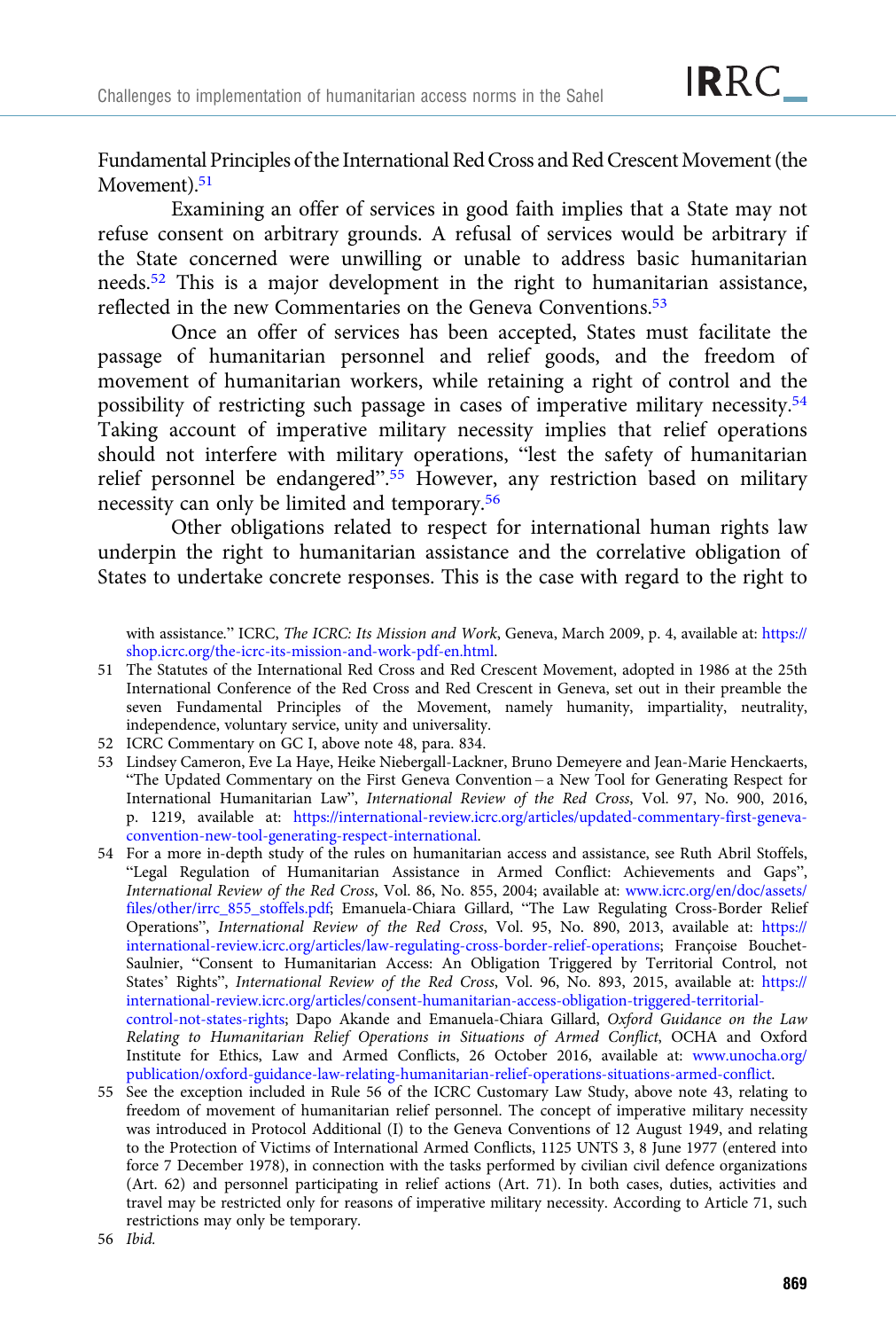life, which is not subject to any derogation, even in times of armed conflict,  $57$  and which includes "the entitlement of individuals to be free from acts and omissions that are intended or may be expected to cause their unnatural or premature death, as well as to enjoy a life with dignity".<sup>58</sup> States are even subject to a "heightened duty" to protect the right to life in liberty-restricting State-run facilities, including refugee and IDP camps.59 They must make every effort to ensure that the basic needs of affected people are met, including the right to adequate food.60 The Committee on Economic, Social and Cultural Rights has stated that "[v]iolations of the right to food can occur through the direct action of States or other entities insufficiently regulated by States. These include … the prevention of access to humanitarian food aid in internal conflicts or other emergency situations."<sup>61</sup> It has been recognized that "forcibly displaced persons need access to water and sanitation … for their survival, but also to be able to live in dignity".<sup>62</sup> The right to health care is also protected by both IHL and international human rights law, in a complementary manner.<sup>63</sup>

The African Union Convention for the Protection and Assistance of Internally Displaced Persons in Africa (Kampala Convention) sets out the scope of humanitarian assistance.<sup>64</sup> Such assistance must include water, shelter, medical care, sanitation, education and any other necessary social services. The Convention specifies that this assistance may be extended to local and host communities.<sup>65</sup> It also makes specific provisions for assistance to be provided to people with special needs, including separated and unaccompanied children, women, the elderly, people with disabilities and those with communicable diseases.66 States Parties must also take special measures to address the reproductive and sexual health of displaced women and provide appropriate psychosocial support to victims of sexual abuse.67 To facilitate implementation of

<sup>57</sup> Human Rights Committee, General Comment No. 36, "Article 6: Right to Life", UN Doc. CCPR/C/GC/36, 3 September 2019, para. 2, available at: [https://documents-dds-ny.un.org/doc/UNDOC/GEN/G19/261/15/](https://documents-dds-ny.un.org/doc/UNDOC/GEN/G19/261/15/pdf/G1926115.pdf) [pdf/G1926115.pdf](https://documents-dds-ny.un.org/doc/UNDOC/GEN/G19/261/15/pdf/G1926115.pdf).

<sup>58</sup> Ibid., para. 3.

<sup>59</sup> Ibid., para. 25.

<sup>60</sup> Committee on Economic, Social and Cultural Rights, General Comment No. 12, "The Right to Adequate Food (Art. 11)", UN Doc. E/C.12/1999/5, 12 May 1999, available at: [https://documents-dds-ny.un.org/](https://documents-dds-ny.un.org/doc/UNDOC/GEN/G99/420/12/pdf/G9942012.pdf) [doc/UNDOC/GEN/G99/420/12/pdf/G9942012.pdf](https://documents-dds-ny.un.org/doc/UNDOC/GEN/G99/420/12/pdf/G9942012.pdf).

<sup>61</sup> Ibid., para. 19.

<sup>62</sup> Report of the Special Rapporteur on the Human Rights to Safe Drinking Water and Sanitation: Note by the Secretariat, UN Doc. A/HRC/39/55, 3 August 2018, available at: [https://documents-dds-ny.un.org/doc/](https://documents-dds-ny.un.org/doc/UNDOC/GEN/G18/239/64/pdf/G1823964.pdf) [UNDOC/GEN/G18/239/64/pdf/G1823964.pdf](https://documents-dds-ny.un.org/doc/UNDOC/GEN/G18/239/64/pdf/G1823964.pdf).

<sup>63</sup> Alexander Breitegger, "The Legal Framework Applicable to Insecurity and Violence Affecting the Delivery of Health Care in Armed Conflicts and Other Emergencies", International Review of the Red Cross, Vol, 95, No. 889, 2013, available at: [https://international-review.icrc.org/articles/legal-framework-applicable](https://international-review.icrc.org/articles/legal-framework-applicable-insecurity-and-violence-affecting-delivery-health-care-armed)[insecurity-and-violence-affecting-delivery-health-care-armed.](https://international-review.icrc.org/articles/legal-framework-applicable-insecurity-and-violence-affecting-delivery-health-care-armed)

<sup>64</sup> African Union Convention for the Protection and Assistance of Internally Displaced Persons in Africa (Kampala Convention), 23 October 2009 (entered into force 6 December 2012), available at: [https://au.](https://au.int/en/treaties/african-union-convention-protection-and-assistance-internally-displaced-persons-africa) [int/en/treaties/african-union-convention-protection-and-assistance-internally-displaced-persons-africa.](https://au.int/en/treaties/african-union-convention-protection-and-assistance-internally-displaced-persons-africa)

<sup>65</sup> Ibid., Art. 9(2)(b).

<sup>66</sup> Ibid., Art. 9(2)(c).

<sup>67</sup> Ibid., Art. 9(2)(d).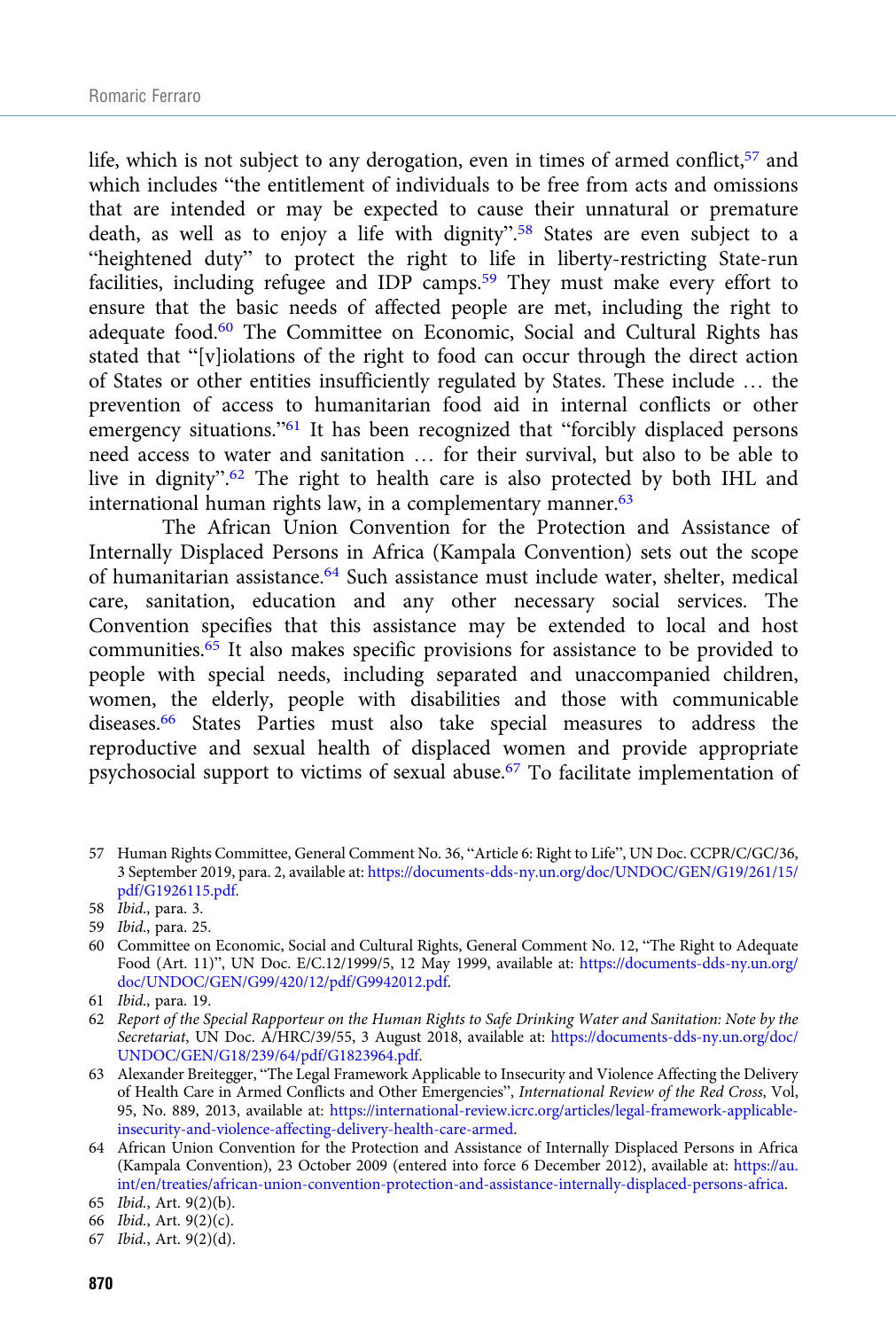the Convention, the African Union has adopted a model law that specifies the scope of States' obligations regarding humanitarian assistance.<sup>68</sup>

However, State services responsible for humanitarian aid, local administrations and humanitarian organizations operating in the Sahel are encountering difficulties in carrying out their activities in accordance with the rules on humanitarian access outlined above. These difficulties stem from the many obstacles and challenges in the region. The areas where people in need are located are often difficult to reach because of their remoteness, the quality of the roads, the climatic conditions or the lack of security. Furthermore, the States of the Sahel region are in a situation of development and poverty that limits their ability to provide sufficient humanitarian aid to these populations, which are in dire need.<sup>69</sup>

## State measures that may impede access to humanitarian assistance in the Sahel

One of the greatest dilemmas facing States in the Sahel region today is how to ensure the security of their territory and the people within it, while at the same time guaranteeing access to the national and international humanitarian organizations which they have authorized to operate there. State authorities must also protect those organizations. States are required to respond to the needs of affected populations but do not always have the means to do so. Furthermore, they must protect organizations bringing relief to these populations<sup>70</sup> while at the same time facilitating their access to the areas where the civilian population is located.<sup>71</sup>

Resolving this dilemma is not easy, as both government aid agencies and humanitarian organizations have been subject to attacks that have endangered their operations in the Sahel region or rendered those operations impossible. In Mali, for example, MINUSMA reported that the number of attacks on

<sup>68</sup> Model Law for the Implementation of the African Union Convention for the Protection of and Assistance to Internally Displaced Persons in Africa, 2018, available at: [https://www.refworld.org/cgi-bin/texis/vtx/](https://www.refworld.org/cgi-bin/texis/vtx/rwmain?docid=5aeb398e4) [rwmain?docid=5aeb398e4](https://www.refworld.org/cgi-bin/texis/vtx/rwmain?docid=5aeb398e4).

<sup>69</sup> The Sahel countries occupied the following places in the Human Development Index (covering 189 countries and published by the United Nations Development Programme (UNDP)) as of 2020: Burkina Faso: 182; Chad: 187; Mali: 184; Niger: 189. See UNDP, Human Development Report 2020: The Next Frontier: Human Development and the Anthropocene, New York, 2020, available at: [http://](http://hdr.undp.org/sites/default/files/hdr2020.pdf) [hdr.undp.org/sites/default/files/hdr2020.pdf](http://hdr.undp.org/sites/default/files/hdr2020.pdf).

<sup>70</sup> Rule 31 of the ICRC Customary Law Study, above note 43, on the safety of medical relief personnel, states that "humanitarian relief personnel must be respected and protected". This protection also covers relief goods. Rule 32, on humanitarian relief objects, states that "objects used for humanitarian relief operations must be respected and protected".

<sup>71</sup> Rule 55 of the ICRC Customary Law Study, above note 43, on access to humanitarian relief for civilians in need, states: "The parties to the conflict must allow and facilitate rapid and unimpeded passage of humanitarian relief for civilians in need, which is impartial in character and conducted without any adverse distinction, subject to their right of control." Rule 56, on freedom of movement of humanitarian relief personnel, states: "The parties to the conflict must ensure the freedom of movement of authorized humanitarian relief personnel essential to the exercise of their functions. Only in case of imperative military necessity may their movements be temporarily restricted."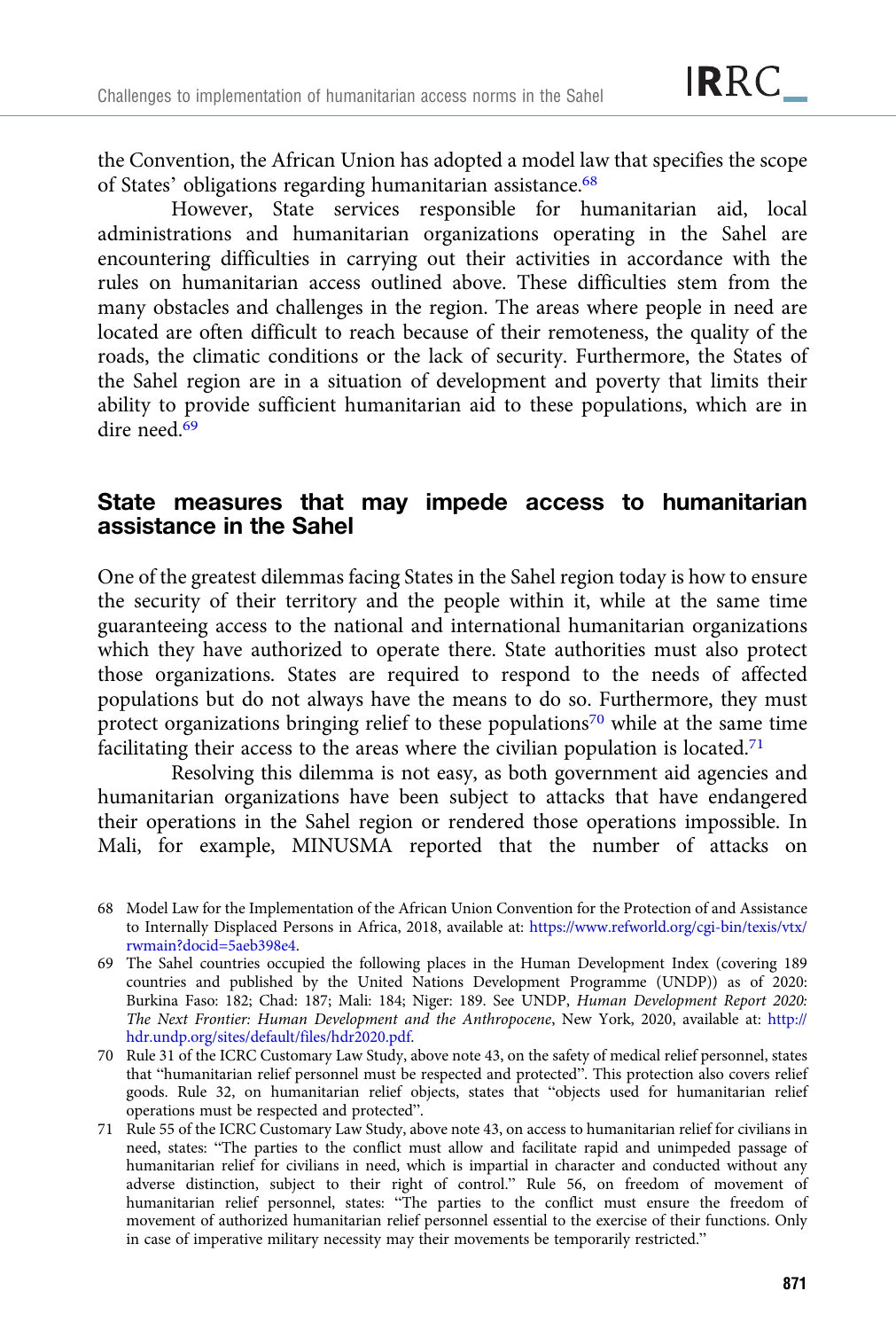humanitarian organizations has increased exponentially, making the delivery of humanitarian assistance difficult.<sup>72</sup> In other countries in the region, members of humanitarian organizations have been abducted or murdered,<sup>73</sup> while these organizations' facilities have also been attacked<sup>74</sup> and their vehicles seized, with the risk of armed actors using them for military purposes.<sup>75</sup>

Faced with the worsening security situation in the Sahel, States have taken a number of steps to try to mitigate the situation. We shall examine two of these here: the declaration of a state of emergency and the imposition of armed escorts on humanitarian missions. These measures are relevant to the present analysis as they may restrict the access of the civilian population to humanitarian assistance and the ability of humanitarian organizations to provide it.

#### State of emergency

One way to limit the risks to the population is to declare a state of emergency in certain areas. By declaring a state of emergency, States limit the exercise of freedoms and give themselves greater powers of control. Certain States have also recently declared a state of emergency with the aim of limiting the spread of COVID-19. Security and health factors therefore overlap and can make it more difficult for the people affected to obtain goods and services.

For example, certain Sahelian countries have had to declare a state of emergency in the regions most affected by armed conflicts, which then allows them to take concrete measures that restrict the freedom of movement of people and goods.76 Restrictions on freedom of movement have the most direct impact on humanitarian assistance, as they may put large areas out of reach of humanitarian agencies and government services. For instance, prohibiting the use

- 72 MINUSMA, Note on Trends of Human Rights Violations and Abuses in Mali, 1 April–30 June 2020, 30 August 2020, p. 4, para. 8, available at: [www.ohchr.org/Documents/Countries/ML/quaterly\\_note\\_on\\_](https://www.ohchr.org/Documents/Countries/ML/quaterly_note_on_human_rights_trends_april-june_2020_EN.pdf) [human\\_rights\\_trends\\_april-june\\_2020\\_EN.pdf.](https://www.ohchr.org/Documents/Countries/ML/quaterly_note_on_human_rights_trends_april-june_2020_EN.pdf)
- 73 "Cinq humanitaires enlevés et assassinés par des djihadistes au Nigeria", Le Temps, 23 July 2020, available at: [www.letemps.ch/monde/cinq-humanitaires-enleves-assassines-djihadistes-nigeria;](https://www.letemps.ch/monde/cinq-humanitaires-enleves-assassines-djihadistes-nigeria) ICRC, "Nigeria: ICRC Condemns Midwife's Murder, Appeals to Abductors to Spare 2 Other Health Care Workers", 17 September 2018, available at: [www.icrc.org/en/document/nigeria-icrc-condemns-midwifes-murder](http://www.icrc.org/en/document/nigeria-icrc-condemns-midwifes-murder-appeals-abductors-spare-two-other-healthcare-workers)[appeals-abductors-spare-two-other-healthcare-workers.](http://www.icrc.org/en/document/nigeria-icrc-condemns-midwifes-murder-appeals-abductors-spare-two-other-healthcare-workers)
- 74 Médecins Sans Frontières (MSF), "MSF Teams Forced to Leave Maïné Soroa after Two Years", 9 August 2019, available at: [www.msf.org/msf-teams-forced-leave-maïné-soroa-after-two-years-niger.](https://www.msf.org/msf-teams-forced-leave-maïné-soroa-after-two-years-niger)
- 75 Government of Niger, "Communiqué du Ministère de l'Intérieur relatif à l'attaque de la prison de haute sécurité de Koutoukalé", 15 May 2019, available at: [www.gouv.ne/index.php/1154-communique-du](http://www.gouv.ne/index.php/1154-communique-du-ministere-de-l-interieur-relatif-a-l-attaque-de-la-prison-de-haute-securite-de-koutoukale)[ministere-de-l-interieur-relatif-a-l-attaque-de-la-prison-de-haute-securite-de-koutoukale.](http://www.gouv.ne/index.php/1154-communique-du-ministere-de-l-interieur-relatif-a-l-attaque-de-la-prison-de-haute-securite-de-koutoukale)
- 76 On 14 May 2019, the Burkina Faso National Assembly adopted Law No. 023-2019/AN Regulating the State of Siege and the State of Emergency in Burkina Faso. That law makes it possible to "prohibit the movement of persons or vehicles throughout [Burkina Faso's] territorial jurisdiction or in specific places and at times set by order" (Art. 13, author's translation). In Niger, the state of emergency has regularly been extended since 2015 on the basis of Law No. 98-24 of 11 August 1998, which stipulates the state of emergency's conditions. A state of emergency was first declared in the Diffa region by Decree No. 2015 073/PRN/PN/MDN/MISPD/ACR/MJ of 10 February 2015, and was later extended to the Tillabéry and Tahoua regions. The state of emergency also makes it possible to prohibit travel in any vehicle. In Mali, the state of emergency has regularly been extended under Law No. 2017-055 on the State of Siege and the State of Emergency, 6 November 2017.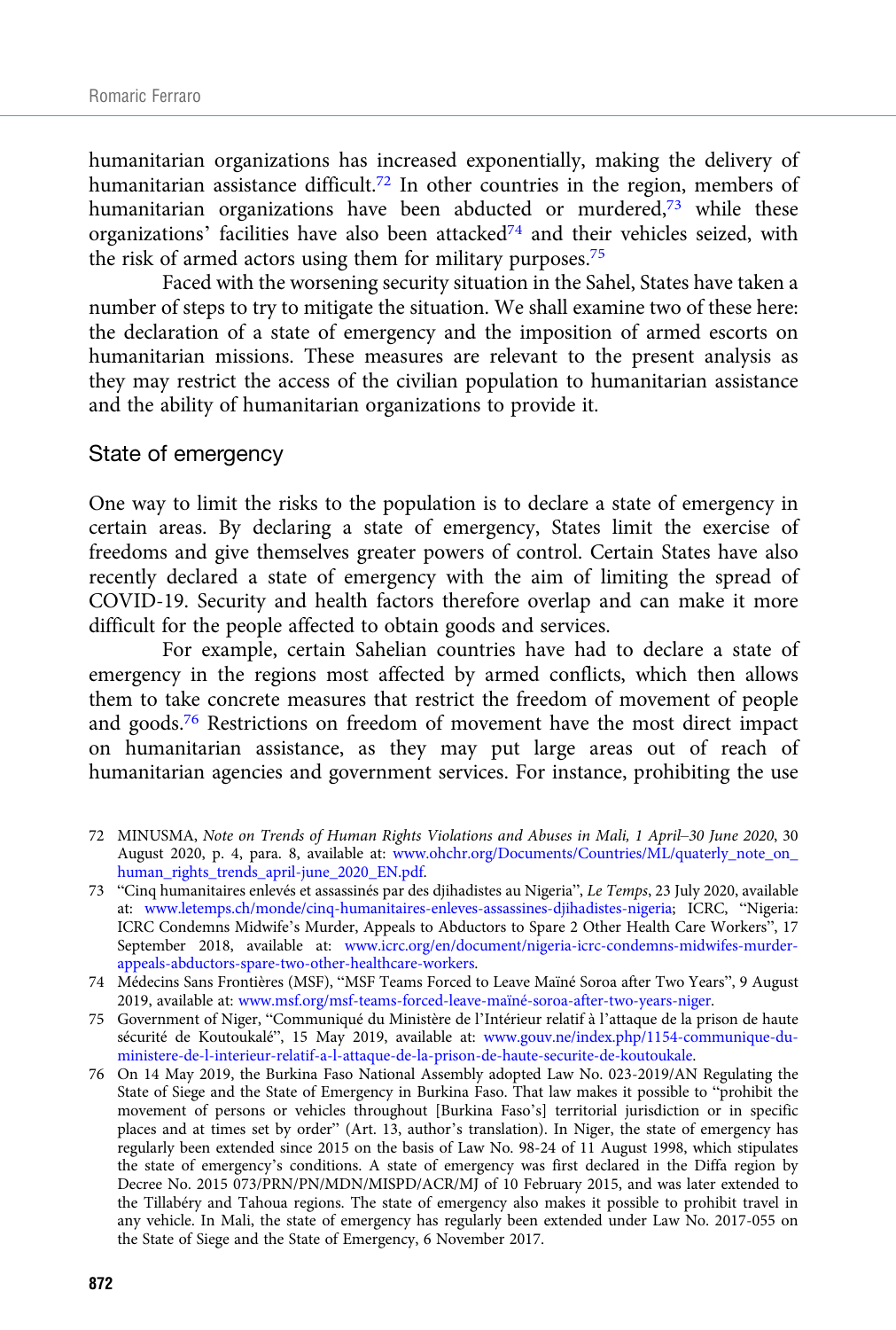of motorcycles – which are often the only means of transport – can make it very difficult to obtain basic necessities, sell agricultural products on markets or obtain health care. This measure has been taken to reduce the operational capacity of armed groups that use motorcycle attacks, especially in border areas. Other examples include closing markets or prohibiting the sale of certain products, such as fish or chili peppers, as armed groups are using the profits from these ventures to fund their activities.77

The UN Human Rights Committee and the UN Committee Against Torture have highlighted the negative effects of prolonged movement restrictions in the Sahel.<sup>78</sup> The COVID-19 pandemic has forced Sahelian States to impose additional restrictions on movement, making it even more difficult to provide basic services. However, these States have made exceptions for the activities of humanitarian organizations.<sup>79</sup> States of emergency and exceptional measures related to the fight against COVID-19 that restrict certain rights, such as the right to freedom of movement, must not endanger the full application of IHL or the right to humanitarian access in order to bring relief to the victims of armed conflict.80

The Human Rights Committee has specified that in order for a State to make use of the derogations permitted under a state of emergency, two conditions must be satisfied: the situation "must amount to a public emergency which threatens the life of the nation", and "the State party must have officially proclaimed a state of emergency".<sup>81</sup> Derogation from certain human rights through the declaration of a state of emergency as provided for under the International Covenant on Civil and Political Rights (ICCPR) must also be proportional, and strictly limited to the situation that underlies it. In addition, its duration and geographic scope must be specified. The Human Rights Committee has also noted that the ICCPR requires that "no measure derogating from the provisions of the Covenant may be inconsistent with the State party's other

<sup>77</sup> This is particularly the case in the tri-border area between Burkina Faso, Mali and Niger and on the border between Nigeria and Niger. Fishing on Lake Chad was banned because armed groups were taking part of the proceeds from the sale of fish.

<sup>78</sup> Concluding Observations on the Initial Report of the Niger, UN Doc. CAT/C/NER/CO/1, 20 December 2019, available at: [https://documents-dds-ny.un.org/doc/UNDOC/GEN/G19/350/39/pdf/G1935039.pdf;](https://documents-dds-ny.un.org/doc/UNDOC/GEN/G19/350/39/pdf/G1935039.pdf) Concluding Observations on the Second Periodic Report of the Niger, UN Doc. CCPR/C/NER/CO/2, 16 May 2019, available at: <https://documents-dds-ny.un.org/doc/UNDOC/GEN/G19/139/70/pdf/G1913970.pdf>.

<sup>79</sup> For Burkina Faso, see Decree No. 2020-0271/PM/MDNAC/MATDC/MSECU/MS/MTMUSR concerning the Temporary Restriction of Freedom under the Special Measures to Reduce the Spread of COVID-19, 15 April 2020. The decree closed airports but allowed flights "for humanitarian purposes". Similarly, in Niger, despite the border closure, measures were taken to allow for "humanitarian flights". See Republic of Niger and UN Niger, Procédures opérationnelles standards pour la gestion des voyageurs des vols régionaux débarquant à Niamey en République du Niger dans le contexte de la pandémie Covid-19, June 2020.

<sup>80</sup> See ICRC, Les règles du DIH sur l'accès humanitaire et le Covid-19, Geneva, 8 April 2020; ICRC, "COVID-19 and International Humanitarian Law", available at: [www.icrc.org/ru/download/file/116784/covid-19\\_](https://www.icrc.org/ru/download/file/116784/covid-19_and_ihl.pdf) [and\\_ihl.pdf.](https://www.icrc.org/ru/download/file/116784/covid-19_and_ihl.pdf)

<sup>81</sup> Human Rights Committee, General Comment No. 29, "States of Emergency (Article 4)", UN Doc. CCPR/ C/21/Rev.1/Add.11, 31 August 2001, para. 2, available at: [https://documents-dds-ny.un.org/doc/UNDOC/](https://documents-dds-ny.un.org/doc/UNDOC/GEN/G01/444/70/pdf/G0144470.pdf) [GEN/G01/444/70/pdf/G0144470.pdf.](https://documents-dds-ny.un.org/doc/UNDOC/GEN/G01/444/70/pdf/G0144470.pdf)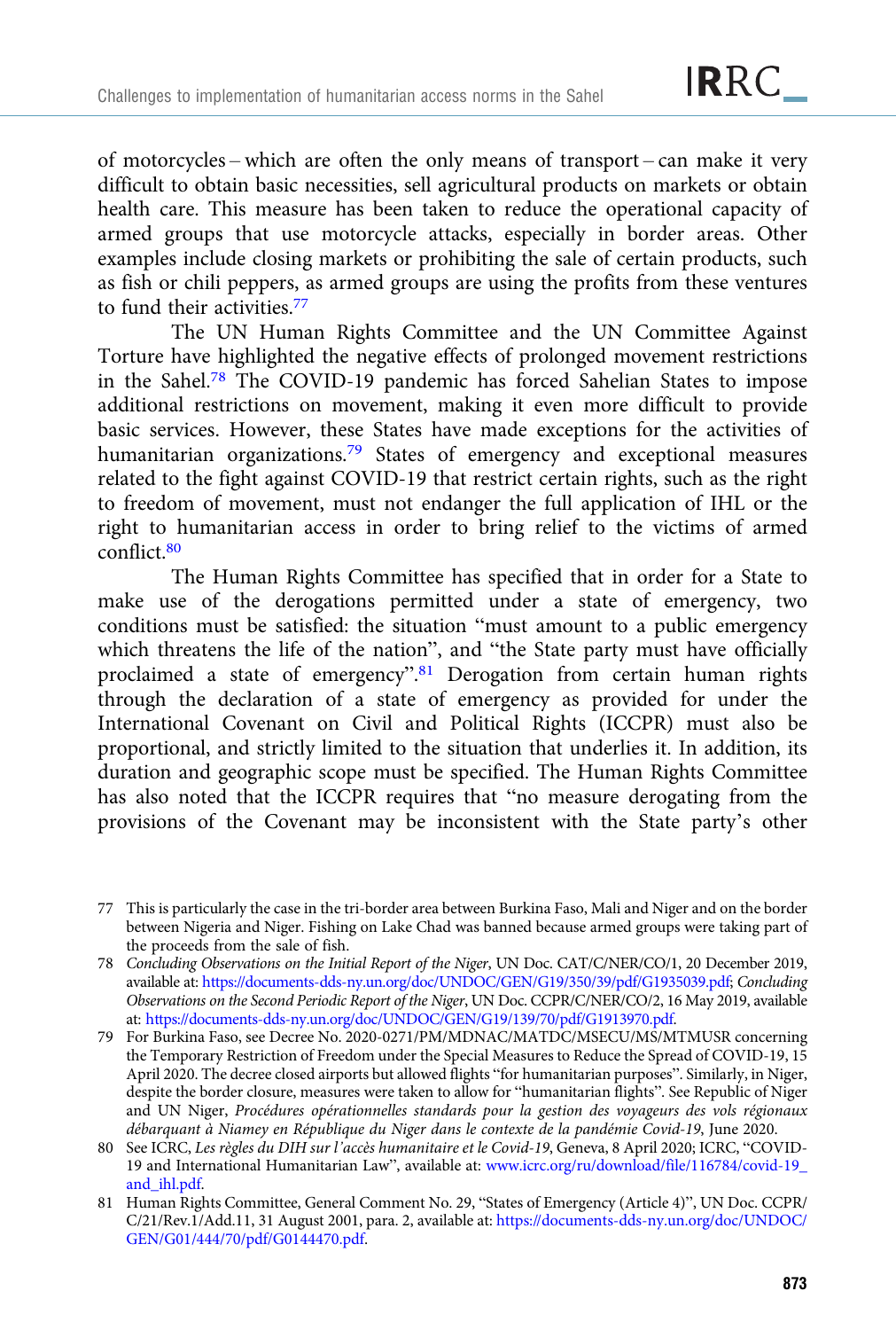obligations under international law, particularly the rules of international humanitarian law".<sup>82</sup> Furthermore, the Committee has pointed out that during armed conflict, the rules of IHL help to prevent the abuse of a State's emergency powers and that States may in no circumstances invoke Article 4 of the ICCPR as justification for acting in violation of humanitarian law. $83$  The Committee has therefore recognized that IHL continues to apply and can harmoniously complement the derogated rules of international human rights law. It has been recognized that "[c]omplementarity and mutual influence inform the interaction between international humanitarian law and international human rights law in most cases".<sup>84</sup> Indeed, unlike international human rights law, "unless expressly foreseen in the relevant treaty provisions, the rules and principles of IHL cannot be derogated from".<sup>85</sup> It therefore follows that if States justifiably use a state of emergency to suspend freedom of movement in part of their territory in order to respond to the dangers caused by armed conflict, this suspension should not jeopardize the provision of humanitarian assistance and the related freedom of movement of humanitarian personnel, or impede it through the imposition of armed escorts.

#### Armed escorts

In response to the dangers and serious incidents that humanitarian organizations have experienced in the field, the States of the Sahel region have taken administrative measures to ensure their security, such as armed escorts.<sup>86</sup> The imposition of armed escorts on humanitarian actors often provokes contrasting reactions among them. Some organizations may agree to use them under certain conditions, while others refuse them outright. The Inter-Agency Standing Committee (IASC), for example, has produced non-binding guidelines on the use of armed escorts during humanitarian operations which state that "[a]s a general rule, humanitarian convoys will not use armed escorts".<sup>87</sup> It is worth recalling some of the arguments that have been put forward to show why the use of armed

- 85 Nils Melzer, International Humanitarian Law: A Comprehensive Introduction, ICRC, Geneva, November 2019, p. 28, available at: [https://shop.icrc.org/international-humanitarian-law-a-comprehensive](https://shop.icrc.org/international-humanitarian-law-a-comprehensive-introduction-pdf-en.html)[introduction-pdf-en.html](https://shop.icrc.org/international-humanitarian-law-a-comprehensive-introduction-pdf-en.html).
- 86 In Niger, the use of armed escorts is governed by several regulatory texts, such as Decree No. 2019-115/ MFP/RA/MF Establishing Travel Allowances for Contractual and Auxiliary Civil Servants of the State's Administrations and Public Establishments, 1 March 2019; Letter 008535/MAE/C/IA/NE/SG, 2 September 2020, stipulating that "movements outside built-up areas are only permitted with an authorized escort" (author's translation); and Joint Order 2019/042/MDN/MI/SP/D/AR, 19 April 2013, which sets the allowances applicable to the escorts of humanitarian organizations, UN agencies, NGOs, State bodies, embassies, private companies, enterprises and banks.

<sup>82</sup> Ibid., para. 9.

<sup>83</sup> Ibid., paras 3, 11.

<sup>84</sup> Cordula Droege, "Elective Affinities? Human Rights and Humanitarian Law", International Review of the Red Cross, Vol. 90, No. 871, 2008, available at: [https://international-review.icrc.org/articles/elective](https://international-review.icrc.org/articles/elective-affinities-human-rights-and-humanitarian-law)[affinities-human-rights-and-humanitarian-law](https://international-review.icrc.org/articles/elective-affinities-human-rights-and-humanitarian-law).

<sup>87</sup> IASC, IASC Non-Binding Guidelines on the Use of Armed Escorts for Humanitarian Convoys, 27 February 2013, p. 3, available at: [www.unocha.org/sites/unocha/files/Armed%20Escort%20Guidelines%20-%](https://www.unocha.org/sites/unocha/files/Armed%20Escort%20Guidelines%20-%20Final.pdf) [20Final.pdf.](https://www.unocha.org/sites/unocha/files/Armed%20Escort%20Guidelines%20-%20Final.pdf)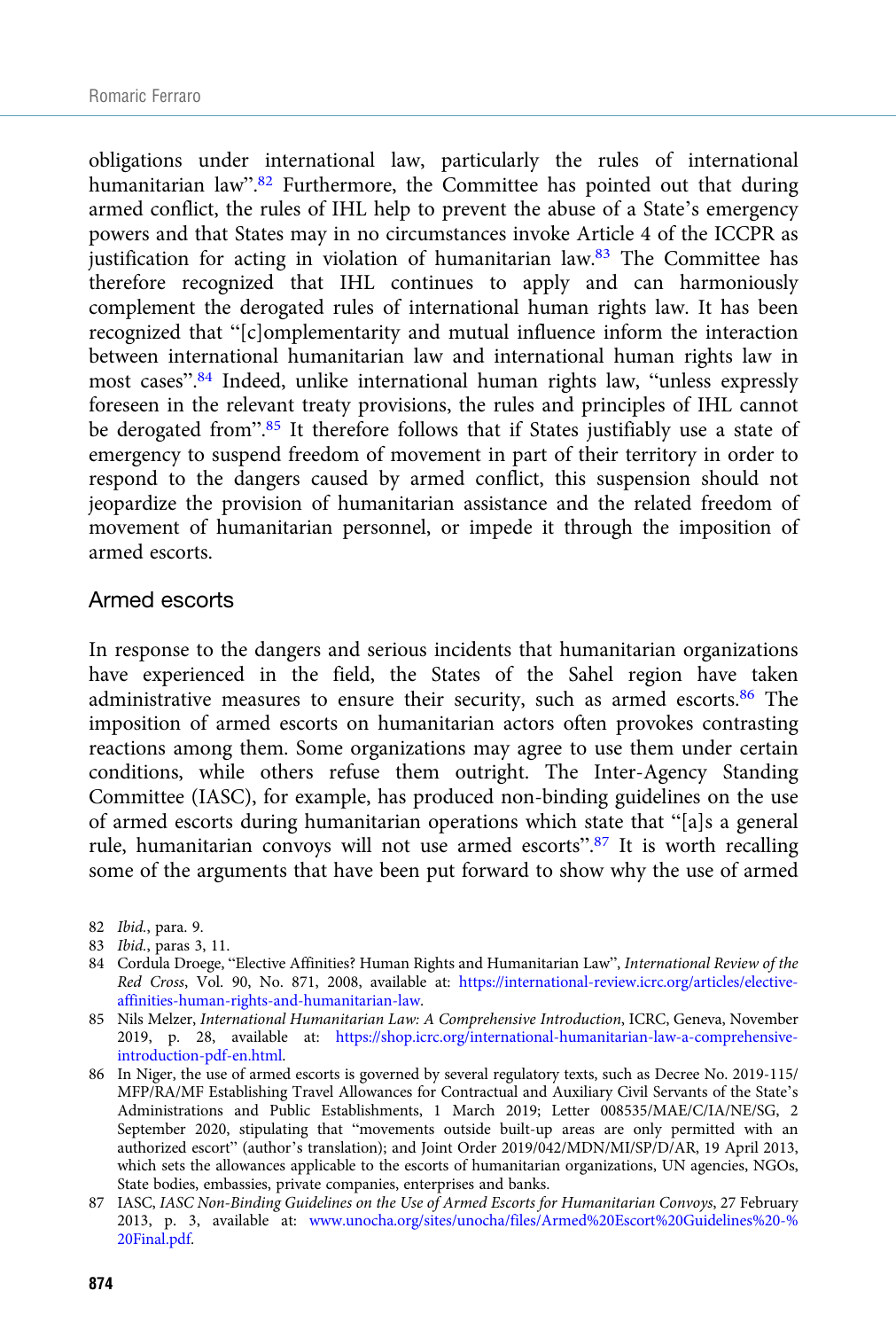escorts provided by the State – and which are therefore composed, more often than not, of elements of the armed and security forces – seems to have more disadvantages than advantages for impartial humanitarian organizations.

The ICRC and the International Federation of Red Cross and Red Crescent Societies (IFRC), during a workshop on the use of armed protection and humanitarian assistance, identified as a general principle that the use of armed protection conflicts with the principles of humanity, independence, impartiality and neutrality. On the basis of this, they concluded that as a rule, the components of the Movement should not use armed escorts.<sup>88</sup> This prohibition was confirmed by Resolution 9 of the 1995 Council of Delegates of the International Red Cross and Red Crescent Movement, which reiterates "the basic principle that the components of the Movement do not use armed protection".<sup>89</sup> This was reaffirmed at the 2005 Council of Delegates in Seoul.<sup>90</sup>

Respect for a neutral, impartial and independent humanitarian space is essential if the ICRC and the Movement are to carry out their humanitarian mission. The Fundamental Principle of neutrality states that "the Movement may not take sides in hostilities or engage at any time in controversies of a political, racial, religious or ideological nature".<sup>91</sup> Neutrality is a means to an end, not an end in itself. It is a tool used to ensure access for concrete action in all situations.<sup>92</sup> This concrete action must be guided by the Fundamental Principle of humanity, which aims to "prevent and alleviate human suffering wherever it may be found" and "to protect life and health and to ensure respect for the human being",<sup>93</sup> and by that of impartiality, which prohibits any form of discrimination in the provision of humanitarian assistance and, as we have seen, implies the prioritization of the most urgent needs. For the ICRC, the Fundamental Principle of independence implies that its humanitarian action is distinct, and perceived as such, from any political or military interest.<sup>94</sup>

- 88 The components of the Movement are the ICRC, the IFRC and the National Red Cross and Red Crescent Societies of States Parties to the Geneva Conventions. See ICRC and IFRC, Report on the Use of Armed Protection for Humanitarian Assistance, 2 December 1995, available at: [www.icrc.org/en/doc/resources/](https://www.icrc.org/en/doc/resources/documents/report/57jneg.htm) [documents/report/57jneg.htm.](https://www.icrc.org/en/doc/resources/documents/report/57jneg.htm)
- 89 "Resolutions of the Council of Delegates", International Review of the Red Cross, Vol. 36, No. 310, 1996, Resolution 9, available at: <https://international-review.icrc.org/articles/resolutions-council-delegates-4>.
- 90 Council of Delegates, Guidance Document on Relations between the Components of the Movement and Military Bodies, Seoul, 2005, Resolution 7, available at: [www.icrc.org/en/doc/resources/documents/](https://www.icrc.org/en/doc/resources/documents/resolution/council-of-delegates-resolutions-181105.htm) [resolution/council-of-delegates-resolutions-181105.htm.](https://www.icrc.org/en/doc/resources/documents/resolution/council-of-delegates-resolutions-181105.htm) See in particular the Annex to this resolution, "Relations between the Movement's Components and Military Bodies on the Latter's National Territory", point 7, "Use of Escorts and Armed Protection": "The components of the Movement may not resort to armed protection." The only possible exceptions are defined in Resolution 9 of the 1995 Council of Delegates: see ICRC and IFRC, Handbook of the International Red Cross and Red Crescent Movement, 14th ed., 2008, available at: [https://shop.icrc.org/handbook-of-the-international-red-cross](https://shop.icrc.org/handbook-of-the-international-red-cross-and-red-crescent-movement-pdf-en.html)[and-red-crescent-movement-pdf-en.html](https://shop.icrc.org/handbook-of-the-international-red-cross-and-red-crescent-movement-pdf-en.html).
- 91 Statutes of the International Red Cross and Red Crescent Movement, above note 51, preamble.
- 92 Pierre Krähenbühl, "The ICRC's Approach to Contemporary Security Challenges: A Future for Independent and Neutral Humanitarian Action", International Review of the Red Cross, Vol. 86, No. 855, 2004, p. 511, available at: [https://international-review.icrc.org/fr/articles/icrcs-approach](https://international-review.icrc.org/fr/articles/icrcs-approach-contemporary-security-challenges-future-independent-and-neutral)[contemporary-security-challenges-future-independent-and-neutral.](https://international-review.icrc.org/fr/articles/icrcs-approach-contemporary-security-challenges-future-independent-and-neutral)
- 93 See Statutes of the International Red Cross and Red Crescent Movement, above note 51, preamble.
- 94 P. Krähenbühl, above note 92, p. 511.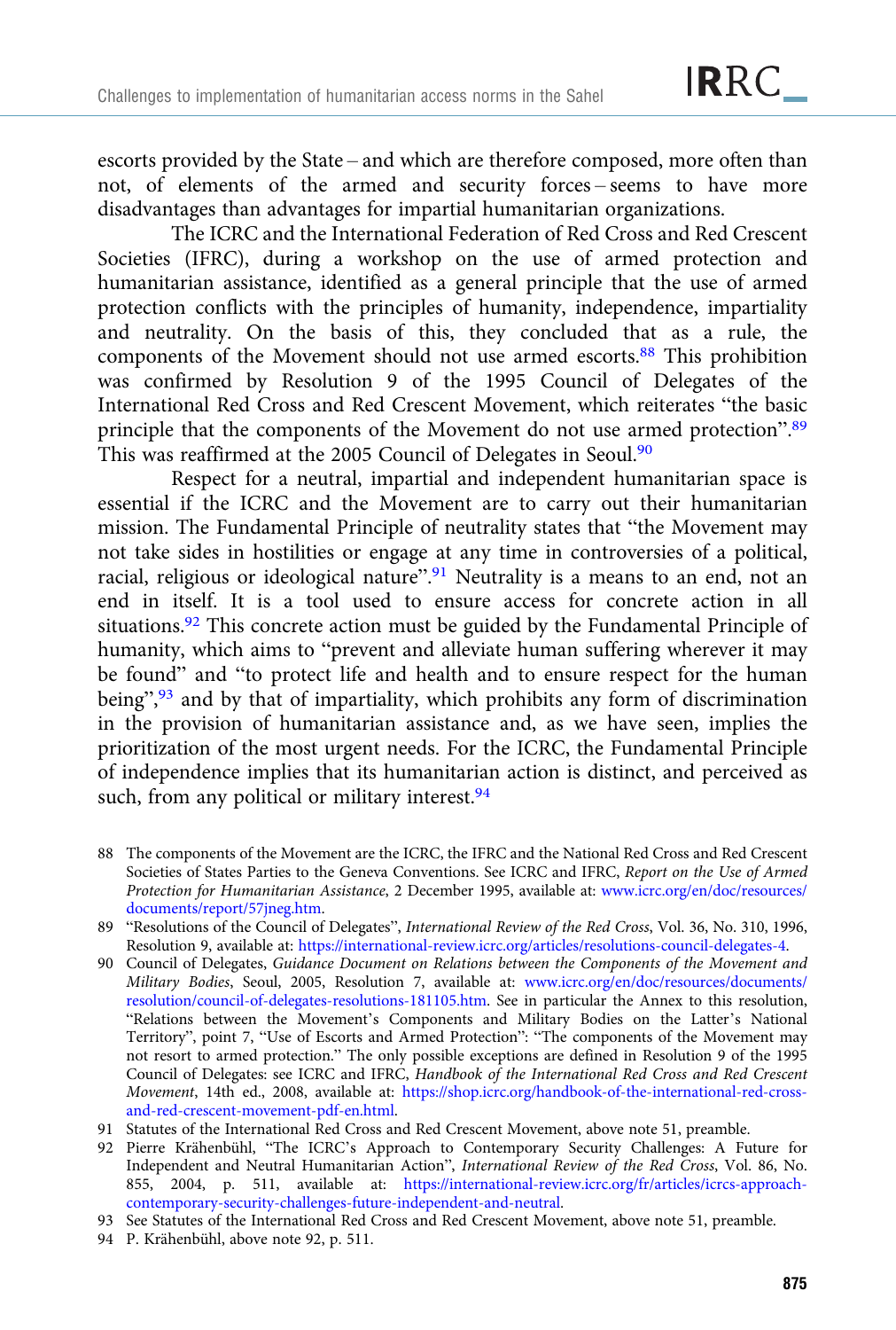On the basis of these Fundamental Principles, therefore, the ICRC must respect, but also ensure respect for, humanitarian space in the Sahel.<sup>95</sup> To properly carry out its strictly humanitarian mission, it must be able to maintain a bilateral and confidential dialogue with all parties involved in armed conflicts, whether they be States or non-State armed groups. To do so it must have unhindered access, both so that it can provide protection and assistance to the victims of armed conflicts and so that it can conduct prevention activities, reminding the parties to armed conflicts of their obligations under IHL. In a statement on humanitarian space in the Sahel, the ICRC pointed out that influencing parties to armed conflict in such a way that they fulfil their obligations and respect humanitarian space is a never-ending task:

To constantly seek influence with the parties to the conflict or their supporters, to use persuasion to convince each side to guarantee humanitarian space, to constantly remind them of the obligation to 'respect and ensure respect for' international humanitarian law 'in all circumstances' … these are the tasks – sometimes Sisyphean – that the ICRC must accomplish wherever there are victims.96

The imposition of armed escorts on humanitarian missions in the field does not therefore appear compatible with the principles that should guide humanitarian action. It also seems difficult to reconcile such a measure with the obligation to respect and protect humanitarian personnel and relief objects, as provided for in customary IHL.97 The respect and protection due to humanitarian personnel and relief objects does not mean that an armed escort must be provided. The notion of protection and respect for humanitarian personnel in Rule 31 of the ICRC Customary Law Study is linked to the practice of States party to Additional Protocol I to the Geneva Conventions and Article 71 of that Protocol, on personnel participating in relief actions. The ICRC's Commentary on Article 71 leaves the decision as to whether or not a humanitarian mission should be provided with an armed escort to the discretion of those who might benefit from it.98

Apart from the incompatibility between humanitarian action according to the Movement's Fundamental Principles and armed protection, some organizations have put forward other arguments. In particular, the fact that armed forces come under attack during a conflict means that their presence may expose members of humanitarian missions to unnecessary danger, rather than protect them.<sup>99</sup> In the specific context of the Sahel, several humanitarian organizations that participated

99 MSF observes in a report that "humanitarians may be attacked if they are identified as part of the enemy to fight. The use of armed escorts by humanitarians and the use of vehicles not clearly identified as military, both observed in Mali, can increase the likelihood of such attacks." Alejandro Pozo Marín, Perilous

<sup>95</sup> ICRC, "Sahel: Respecter et faire respecter l'espace humanitaire", 20 November 2019, available at: [www.](https://www.icrc.org/fr/document/sahel-respecter-et-faire-respecter-lespace-humanitaire) [icrc.org/fr/document/sahel-respecter-et-faire-respecter-lespace-humanitaire.](https://www.icrc.org/fr/document/sahel-respecter-et-faire-respecter-lespace-humanitaire)

<sup>96</sup> Ibid. (author's translation).

<sup>97</sup> ICRC Customary Law Study, above note 43, Rule 31 on the protection of humanitarian relief personnel and Rule 32 on the protection of relief objects.

<sup>98</sup> Yves Sandoz, Christophe Swinarski and Bruno Zimmerman (eds), Commentary on the Additional Protocols, ICRC, Geneva, 1987, paras 2887–2888, available at: <https://tinyurl.com/44x5zcem>.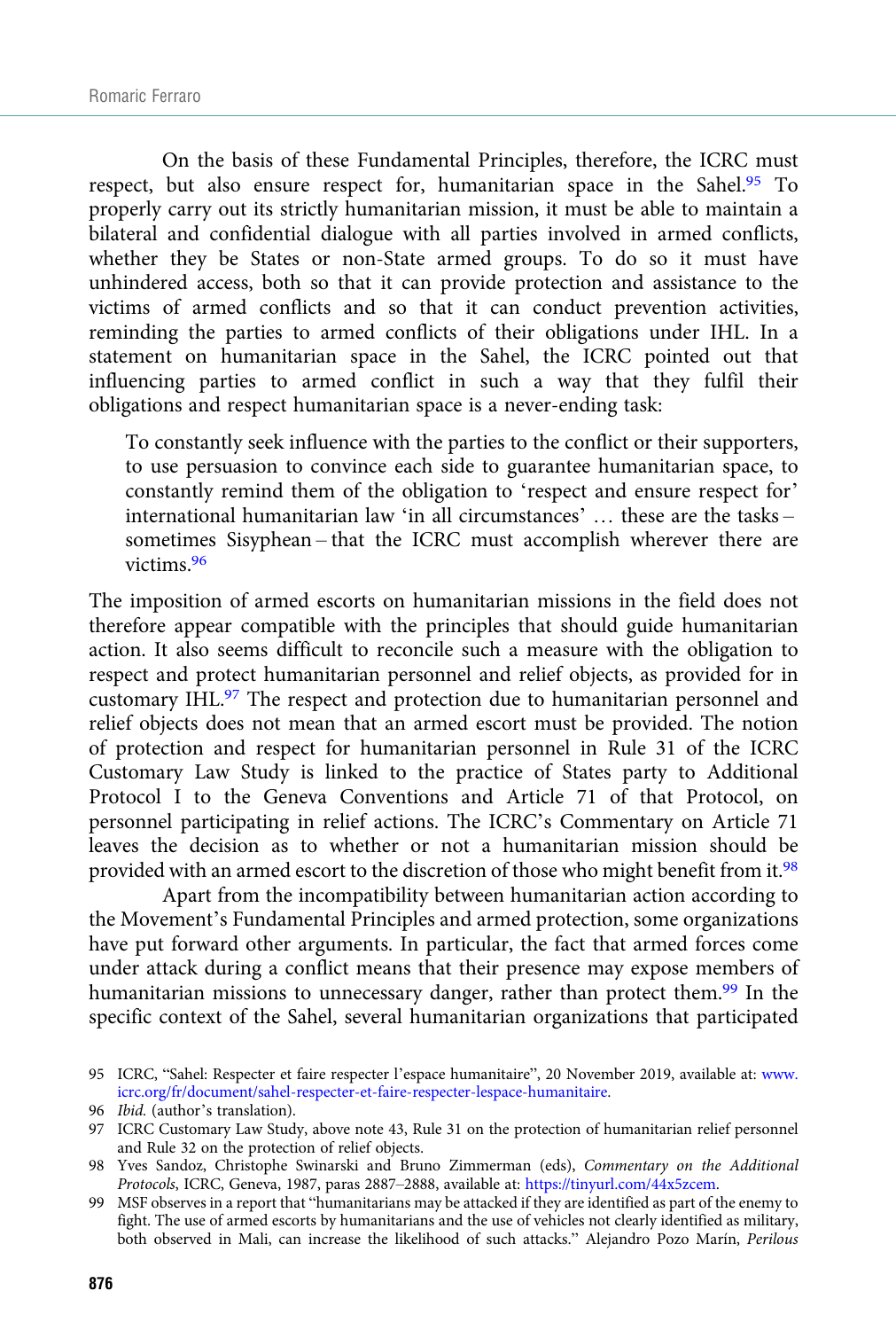in the preparatory work for the Virtual Ministerial Roundtable on the Central Sahel recommended that the States of the region "explicitly commit to not forcing humanitarians to use armed escorts and to respect the principle of 'last resort' as defined within the Humanitarian Coordination bodies in accordance with humanitarian principles and in particular neutrality and independence".<sup>100</sup>

Two factors must be reconciled: the obligation to protect relief personnel and the assets needed to provide assistance, on the one hand, and unhindered access by relief personnel to areas where civilians affected by armed conflict are located, on the other. To see how this might be achieved, we need to review the initiatives that the States of the Sahel region have taken.

# Measures to facilitate humanitarian access in the Sahel

Action is being taken to ensure better coordination between State authorities and humanitarians in the interests of improved access. Furthermore, legislative measures have been taken to support humanitarian access.

Dialogue on humanitarian access between civilian and military authorities and impartial humanitarian organizations

Open dialogue and coordination between all involved in protecting and helping the victims of armed conflict are necessary to ensure quality humanitarian access and to meet the needs of the civilian population. This is all the more crucial in the Sahel, where there is not only a wide variety of arms bearers but also a wide variety of humanitarian organizations.<sup>101</sup> It is therefore important to identify the dialogue mechanisms that are used in the Sahel to constructively discuss issues related to humanitarian access on the ground. One should note the important role of civil– military dialogue mechanisms that bring together the humanitarian country teams – composed of UN humanitarian agencies and non-governmental humanitarian organizations – and the national and foreign military forces involved. These fora allow an exchange of views on the mandates of humanitarian organizations, the nature of their operations and their priority areas of intervention. The military forces explain their operational situation on the

Terrain: Humanitarian Action at Risk in Mali, MSF, May 2017, p. 4, available at: [https://arhp.msf.es/sites/](https://arhp.msf.es/sites/default/files/Case-Study-03-Mali-EN.pdf) [default/files/Case-Study-03-Mali-EN.pdf.](https://arhp.msf.es/sites/default/files/Case-Study-03-Mali-EN.pdf)

<sup>100</sup> OCHA, Responding to Humanitarian Challenges in a Long-Term Perspective in the Central Sahel: Track 3: Humanitarian Principles, HumanitarianSpace and Civil-Military Coordination, 2020, available at: [www.](https://www.unocha.org/sites/unocha/files/Track%203%20Humanitarian%20Principles%20EN_0.pdf) [unocha.org/sites/unocha/files/Track%203%20Humanitarian%20Principles%20EN\\_0.pdf](https://www.unocha.org/sites/unocha/files/Track%203%20Humanitarian%20Principles%20EN_0.pdf).

<sup>101</sup> For example, in Niger in 2020 there were forty organizations participating in the humanitarian response plan in Tillabéry, thirty-one in Diffa and twenty-six in Tahoua. See OCHA, Lancement conjoint du Plan de Soutien et du Plan de Réponse Humanitaire du Niger (PS/PRH 2020), 24 February 2020, p. 13, available at: [www.humanitarianresponse.info/sites/www.humanitarianresponse.info/files/documents/files/ner\\_fh\\_](http://www.humanitarianresponse.info/sites/www.humanitarianresponse.info/files/documents/files/ner_fh_presentation_ps_prh_2020_27_02_2020.pdf) [presentation\\_ps\\_prh\\_2020\\_27\\_02\\_2020.pdf.](http://www.humanitarianresponse.info/sites/www.humanitarianresponse.info/files/documents/files/ner_fh_presentation_ps_prh_2020_27_02_2020.pdf)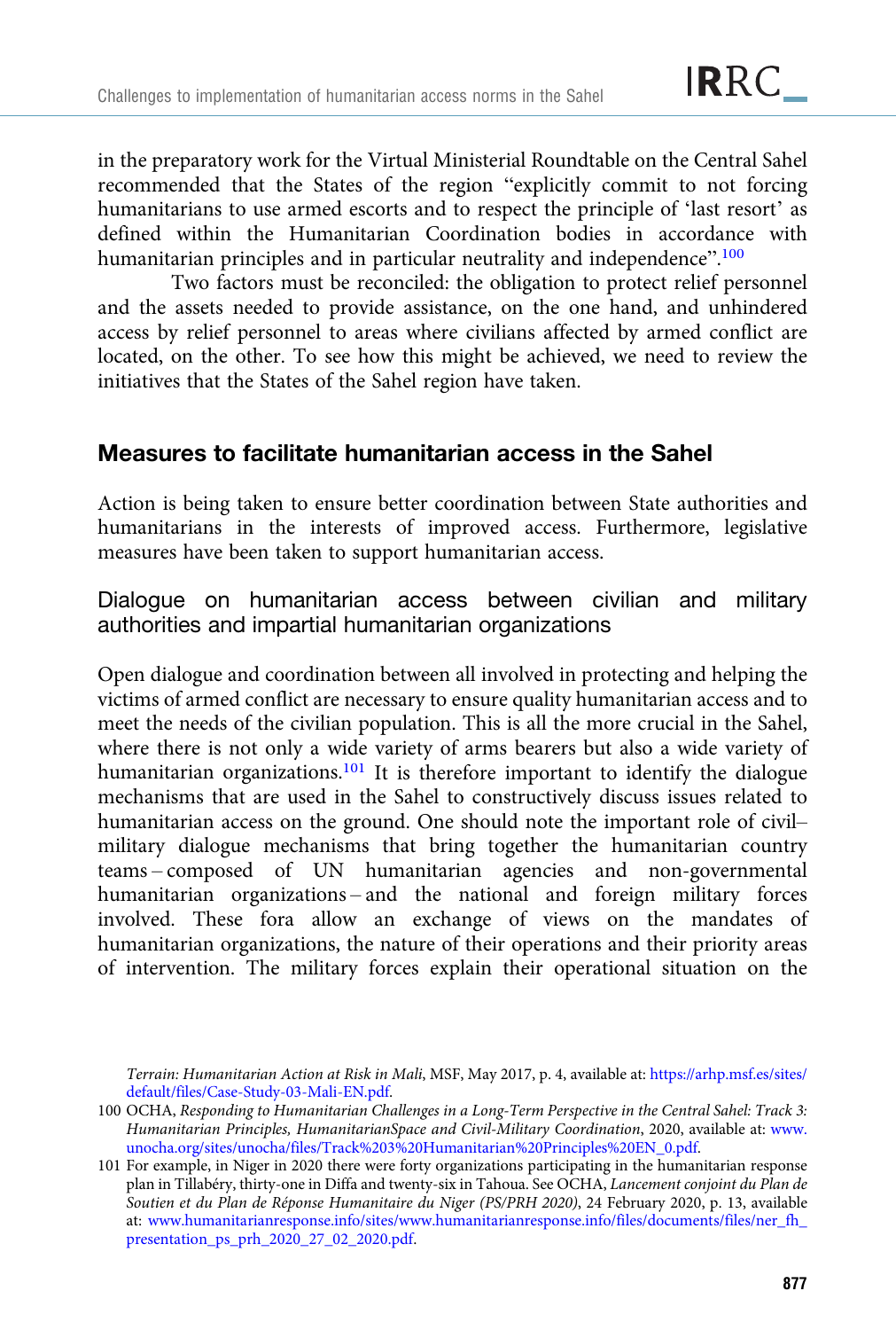ground, which then makes it possible to identify geographic areas where access could prove problematic for security reasons.<sup>102</sup>

However, the issue of humanitarian access as such remains the exclusive competence of each State, and the civil–military coordination meetings are primarily fora for the exchange of information, with no decision-making powers. Furthermore, the rules of IHL relating to humanitarian access in the field allow the parties to an armed conflict to temporarily restrict the freedom of movement of humanitarian relief personnel in the event of imperative military necessity, and they retain the right to verify the content and destination of relief supplies.103

The prime minister of Niger has set up a high-level committee on access to advance dialogue and decision-making in this area. Its members consist of the relevant ministries and the humanitarian country team,<sup>104</sup> and high-level dialogue on humanitarian access has already taken place within this framework.<sup>105</sup> It would be useful for the other Sahel States to follow this example. Such a body should be the primary forum in which all concerned can establish clear rules on humanitarian access. In particular, this would include national civilian and military authorities, the UN system, impartial humanitarian non-governmental organizations and the various components of the Movement. Dialogue at the national level must be accompanied by dialogue at the regional and local levels, as local civilian and military authorities and humanitarian organizations have much more detailed knowledge of the security environment – which is most often dynamic and changing – and of the humanitarian assistance needs of the population.

One must draw a distinction between mechanisms for dialogue between humanitarian organizations and armed forces, on the one hand, and civil– military action conducted by the armed forces in parallel with their combat activities, on the other. Operation Barkhane carries out a variety of activities in this area, such as renovating schools, donating school equipment and supporting

102 In preparation for the Ministerial Roundtable on the Central Sahel, documents on civil–military coordination were produced for each of the countries concerned. For Burkina Faso, see OCHA, Principes humanitaires, accès et coordination civilo-militaire: Analyse de la crise et recommandations des organisations humanitaires et de développement au Burkina Faso, September 2020, pp. 5, 6, available at: [www.unocha.org/sites/unocha/files/Acces\\_notes%20uniformisées\\_vf-20201013\\_Disclaimer.pdf](https://www.unocha.org/sites/unocha/files/Acces_notes%20uniformisées_vf-20201013_Disclaimer.pdf). For Mali, see OCHA, Les principes humanitaires et la relation civilo-militaire: Diagnostique et recommandations des organisations humanitaires et de développement au Mali, August 2020, pp. 5–7, available at: [www.unocha.org/sites/unocha/files/Principes%20Humanitaires%20et%20Relation%](http://www.unocha.org/sites/unocha/files/Principes%20Humanitaires%20et%20Relation%20Civillo-Militaire_Legal%20Notice.pdf) [20Civillo-Militaire\\_Legal%20Notice.pdf](http://www.unocha.org/sites/unocha/files/Principes%20Humanitaires%20et%20Relation%20Civillo-Militaire_Legal%20Notice.pdf). For Niger, see OCHA, Humanitarian Access and Civil-Military Coordination: Reaffirming Respect for Humanitarian Principles and Humanitarian Space and Strengthening Civil-Military Coordination, 11 October 2020, pp. 6, 7, available at: [www.unocha.org/](https://www.unocha.org/sites/unocha/files/201019%20Niger%20T3%20final%20English%20Version.pdf) [sites/unocha/files/201019%20Niger%20T3%20final%20English%20Version.pdf.](https://www.unocha.org/sites/unocha/files/201019%20Niger%20T3%20final%20English%20Version.pdf)

103 See ICRC Customary Law Study, above note 43, Rule 55 on access to humanitarian relief for civilians in need and Rule 56 on freedom of movement of humanitarian relief personnel.

104 The main donor States and the EU are taking part in this dialogue. The ICRC participates as an observer: see OCHA, Humanitarian Access and Civil-Military Coordination, above note 102.

105 Government of Niger, "Le Premier ministre en visite à Kouré: SE. Brigi Rafini rend hommage aux 8 victimes de l'attaque terroriste du 9 août et préside un dialogue de haut niveau sur l'accès humanitaire au Niger", 24 August 2020, available at: [www.lesahel.org/le-premier-ministre-en-visite-a-koure-se-brigi](http://www.lesahel.org/le-premier-ministre-en-visite-a-koure-se-brigi-rafini-rend-hommage-aux-8-victimes-de-lattaque-terroriste-du-9-aout-et-preside-un-dialogue-de-haut-niveau-sur-lacces-humanitaire-au-nig/)[rafini-rend-hommage-aux-8-victimes-de-lattaque-terroriste-du-9-aout-et-preside-un-dialogue-de-haut](http://www.lesahel.org/le-premier-ministre-en-visite-a-koure-se-brigi-rafini-rend-hommage-aux-8-victimes-de-lattaque-terroriste-du-9-aout-et-preside-un-dialogue-de-haut-niveau-sur-lacces-humanitaire-au-nig/)[niveau-sur-lacces-humanitaire-au-nig/](http://www.lesahel.org/le-premier-ministre-en-visite-a-koure-se-brigi-rafini-rend-hommage-aux-8-victimes-de-lattaque-terroriste-du-9-aout-et-preside-un-dialogue-de-haut-niveau-sur-lacces-humanitaire-au-nig/).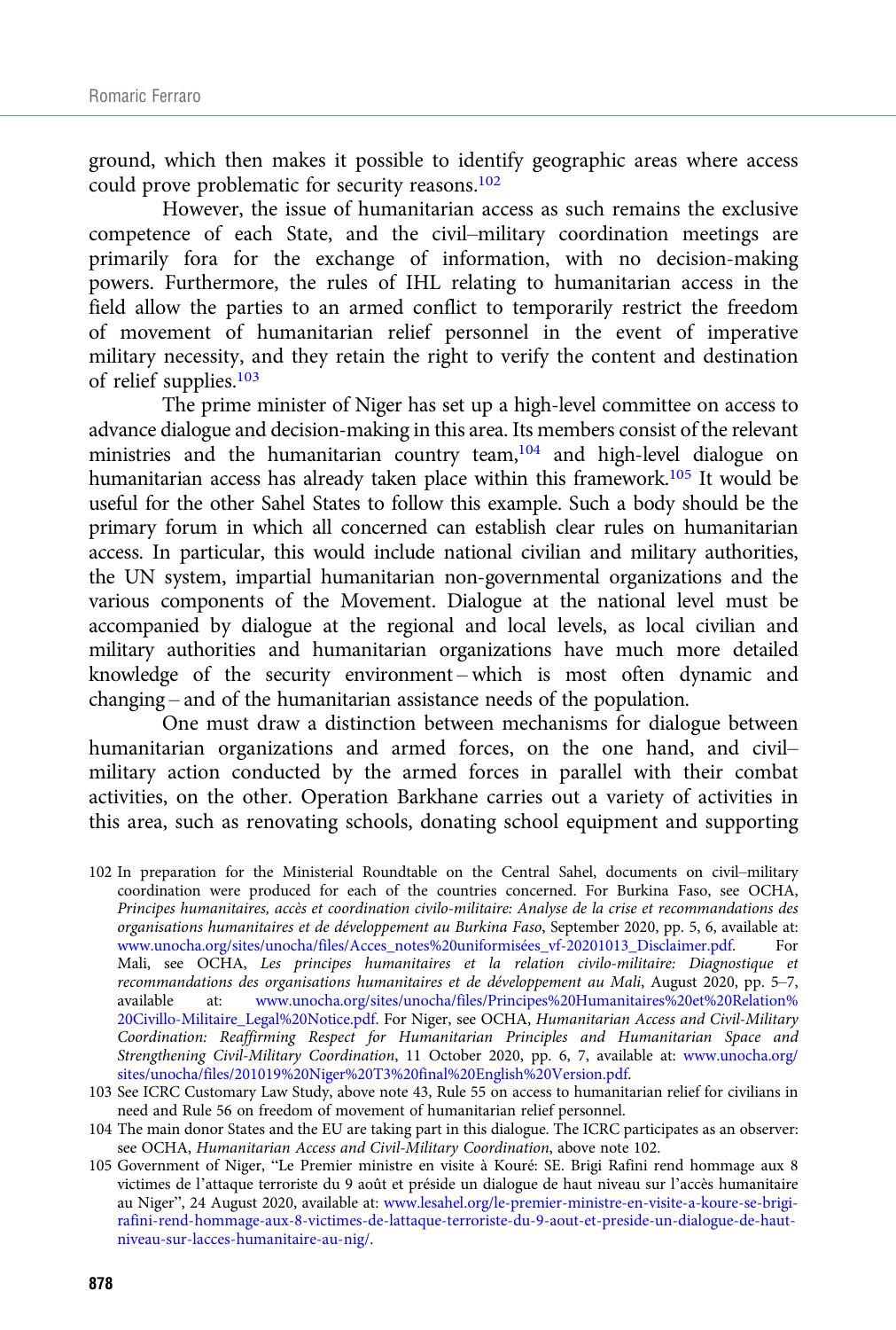improvements to health centre infrastructure.106 Similarly, MINUSMA is running quick-impact projects to improve access to basic health services and water, the use of pastoral and agricultural resources and the economic resilience of conflictaffected households.<sup>107</sup> These activities are in every way similar to those that impartial humanitarian organizations may carry out. During the Ministerial Roundtable on the Central Sahel held on 20 October 2020, humanitarian organizations – which engage in dialogue with the armed forces through the coordination mechanisms just described – emphasized the importance of their not taking part in these civil–military activities. They explained that there was a risk of confusion between the mandates of humanitarians and the military, fuelled by the existence of these activities. They also reiterated that in order to maintain the distinction between humanitarian and military actors, it was crucial for the former not to be associated with the latter and to avoid using the infrastructure, equipment or escorts of security or military actors.<sup>108</sup> It has also been pointed out very clearly that the "blending of aid work with military goals can put at risk humanitarian actors, who, in the eyes of insurgents are seen to be in cahoots with the 'invading' foreign military powers".<sup>109</sup>

## Legislative measures to facilitate humanitarian access

One of the best ways to ensure compliance with IHL rules on humanitarian access is to take national measures to ensure their implementation. It is interesting to note that the Kampala Convention has established humanitarian access for IDPs and host populations as a general obligation of States Parties.<sup>110</sup> In particular, States must allow the rapid and unimpeded passage of all relief consignments, equipment and personnel to IDPs.<sup>111</sup> The Convention also establishes clear

106 See Ministère des Armées, "Barkhane: Destins croisés des adjudants Mathieu et Nicolas, des actions civilo-militaires", 30 December 2020, available at: [https://archives.defense.gouv.fr/operations/afrique/](https://archives.defense.gouv.fr/operations/afrique/bande-sahelo-saharienne/operation-barkhane/breves/barkhane-destins-croises-des-adjudants-mathieu-et-nicolas-des-actions-civilo-militaires) [bande-sahelo-saharienne/operation-barkhane/breves/barkhane-destins-croises-des-adjudants-mathieu](https://archives.defense.gouv.fr/operations/afrique/bande-sahelo-saharienne/operation-barkhane/breves/barkhane-destins-croises-des-adjudants-mathieu-et-nicolas-des-actions-civilo-militaires)[et-nicolas-des-actions-civilo-militaires;](https://archives.defense.gouv.fr/operations/afrique/bande-sahelo-saharienne/operation-barkhane/breves/barkhane-destins-croises-des-adjudants-mathieu-et-nicolas-des-actions-civilo-militaires) Ministère des Armées, "Barkhane: Jumelée à Gao (Mali), la ville de Thionville achemine ses dons grâce aux soldats de Barkhane", 7 October 2020, available at: [https://](https://archives.defense.gouv.fr/operations/afrique/bande-sahelo-saharienne/operation-barkhane/breves/barkhane-jumelee-a-gao-mali-la-ville-de-thionville-achemine-ses-dons-grace-aux-soldats-de-barkhane) [archives.defense.gouv.fr/operations/afrique/bande-sahelo-saharienne/operation-barkhane/breves/](https://archives.defense.gouv.fr/operations/afrique/bande-sahelo-saharienne/operation-barkhane/breves/barkhane-jumelee-a-gao-mali-la-ville-de-thionville-achemine-ses-dons-grace-aux-soldats-de-barkhane) [barkhane-jumelee-a-gao-mali-la-ville-de-thionville-achemine-ses-dons-grace-aux-soldats-de-barkhane](https://archives.defense.gouv.fr/operations/afrique/bande-sahelo-saharienne/operation-barkhane/breves/barkhane-jumelee-a-gao-mali-la-ville-de-thionville-achemine-ses-dons-grace-aux-soldats-de-barkhane); Ministère des Armées, "Barkhane: Nouvelles infrastructures inaugurées au centre de santé communautaire du quartier de Djidara (Gao)", 18 August 2020, available at: [https://archives.defense.gouv.fr/operations/](https://archives.defense.gouv.fr/operations/afrique/bande-sahelo-saharienne/operation-barkhane/breves/barkhane-nouvelles-infrastructures-inaugurees-au-centre-de-sante-communautaire-du-quartier-de-djidara-gao) [afrique/bande-sahelo-saharienne/operation-barkhane/breves/barkhane-nouvelles-infrastructures-inaugurees](https://archives.defense.gouv.fr/operations/afrique/bande-sahelo-saharienne/operation-barkhane/breves/barkhane-nouvelles-infrastructures-inaugurees-au-centre-de-sante-communautaire-du-quartier-de-djidara-gao)[au-centre-de-sante-communautaire-du-quartier-de-djidara-gao](https://archives.defense.gouv.fr/operations/afrique/bande-sahelo-saharienne/operation-barkhane/breves/barkhane-nouvelles-infrastructures-inaugurees-au-centre-de-sante-communautaire-du-quartier-de-djidara-gao).

- 107 See MINUSMA, QIPs Overview: Mali, September 2020, available at: [https://minusma.unmissions.org/](https://minusma.unmissions.org/sites/default/files/2013-2020_qips_overview_en_0.pdf) [sites/default/files/2013-2020\\_qips\\_overview\\_en\\_0.pdf](https://minusma.unmissions.org/sites/default/files/2013-2020_qips_overview_en_0.pdf).
- 108 See the preparatory document concerning Burkina Faso, Mali and Niger presented at the Ministerial Roundtable on the Central Sahel: OCHA, above note 100.
- 109 Jamie A. Williamson, "Using Humanitarian Aid to 'Win Hearts and Minds': A Costly Failure?", International Review of the Red Cross, Vol. 93, No. 884, 2011, available at: [https://international-review.](https://international-review.icrc.org/articles/using-humanitarian-aid-win-hearts-and-minds-costly-failure) [icrc.org/articles/using-humanitarian-aid-win-hearts-and-minds-costly-failure.](https://international-review.icrc.org/articles/using-humanitarian-aid-win-hearts-and-minds-costly-failure)
- 110 Article 3(1)(j) of the Kampala Convention states that "States Parties undertake to respect and ensure respect for this Convention, and in particular to … [e]nsure assistance to internally displaced persons by meeting their basic needs as well as allowing and facilitating rapid and unimpeded access by humanitarian organizations and personnel".

111 Kampala Convention, Art. 5(7).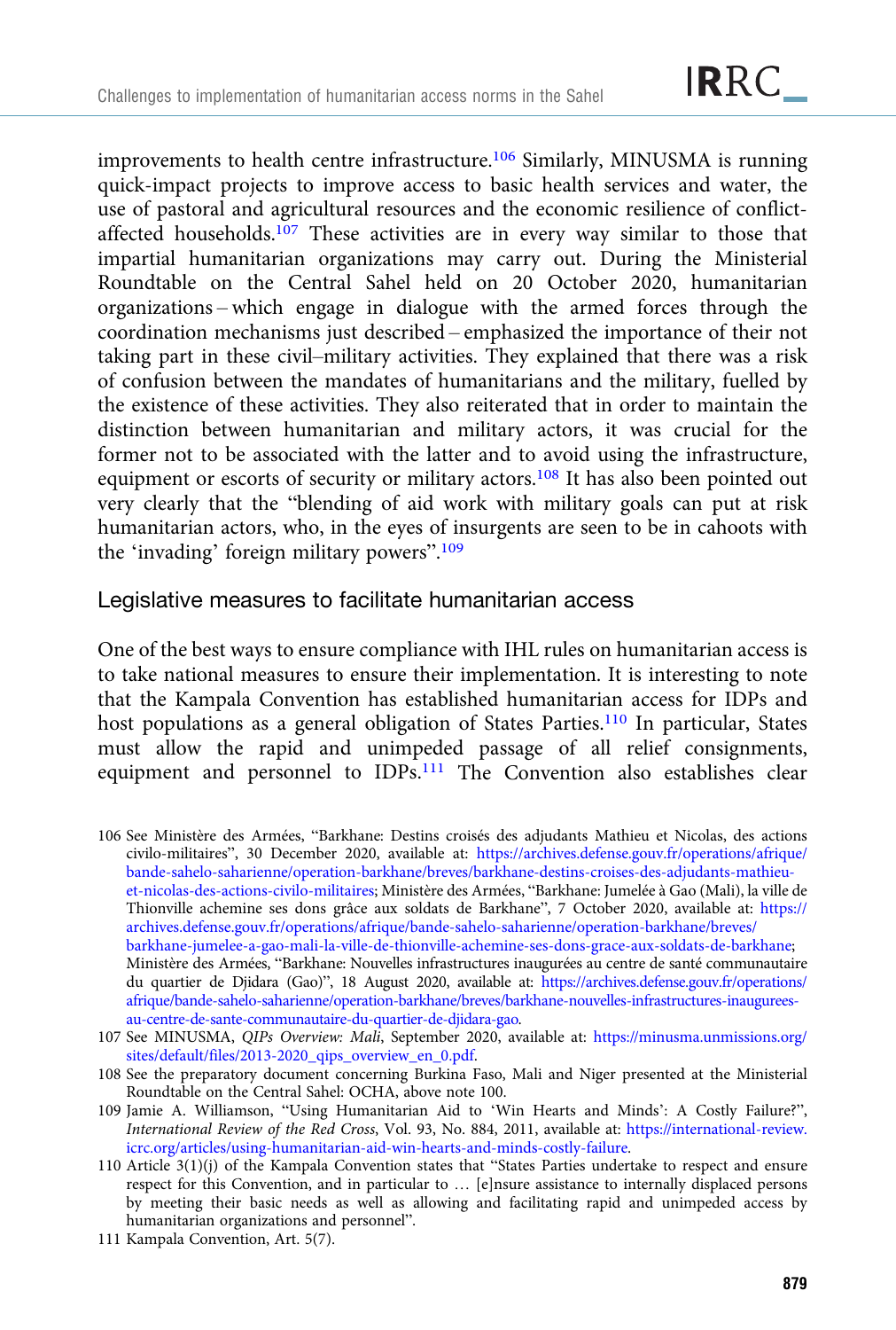obligations on armed groups by prohibiting them from "[h]ampering the provision of protection and assistance to internally displaced persons under any circumstances" and from "[i]mpeding humanitarian assistance and passage of all relief consignments, equipment and personnel to internally displaced persons".<sup>112</sup> Further, the Kampala Convention calls on States to take legislative measures to give effect to the Convention in their domestic systems.<sup>113</sup>

In the particular context of the Sahel, Niger was the first State to adopt a specific law to implement the obligations of the Kampala Convention, thereby creating a domestic legal regime for humanitarian access. Law No. 2018-74 on the Protection and Assistance of Internally Displaced Persons sets out a number of specific provisions related to access. Article 22 of the law provides that

[w]ithin the framework of international cooperation, the State ensures unimpeded and rapid access of humanitarian personnel to internally displaced persons. The State ensures that humanitarian aid is not diverted. It ensures respect for and protection of humanitarian personnel, means of transport, objects and any products necessary for humanitarian assistance" (author's translation).

To strengthen protection for humanitarian personnel and to guarantee that they have access to victims, the law also sets out criminal sanctions for attacking humanitarian personnel and for obstructing the unimpeded passage of humanitarian aid or its rapid and unimpeded distribution to IDPs.<sup>114</sup> Article 26 of the law created an institutional framework to ensure its implementation, in particular a Comité de Coordination Nationale de Protection et d'Assistance aux Personnes Déplacées Internes, which brings together the relevant ministries and national and international humanitarian agencies.

The development of national legal frameworks for humanitarian access should be an opportunity to address and clarify the thorny issue of the relationship between humanitarian access rules and national counterterrorism legislation. It is not uncommon for impartial humanitarian organizations to have to negotiate humanitarian access to the civilian population not only with States,

- 112 Ibid., Arts 7(5)(b), 7(5)(g).
- 113 Ibid., Arts 3(2)(a), 14(4).
- 114 Law No. 2018-74 on the Protection and Assistance of Internally Displaced Persons, 10 December 2018, Art. 33, states: "Whoever attacks humanitarian personnel in the exercise or during the exercise of their aid, protection and assistance activities, [or] harms or perpetrates any form of violence against humanitarian personnel …, shall be punished by imprisonment of six months to five years and a fine of 500,000 to 5 million francs" (author's translation). Article 35 of the law states: "Anyone who: (1) hinders the rights of internally displaced persons to live in satisfactory conditions of dignity, security, sanitation, food, water, health and shelter, in particular; (2) separates family members for reasons other than protection and assistance as defined in this Act; (3) prevents the free passage of humanitarian aid and its rapid and free distribution to internally displaced persons; (4) attacks or carries out other acts of violence against persons in charge of humanitarian aid, their means of transport or stocks for the assistance of IDPs; (5) violates the civilian or humanitarian character of sites hosting internally displaced persons; (6) misuses, confiscates or diverts humanitarian aid intended for internally displaced persons shall be punished by imprisonment for a term of five years to less than ten years and a fine of 2 million francs" (author's translation).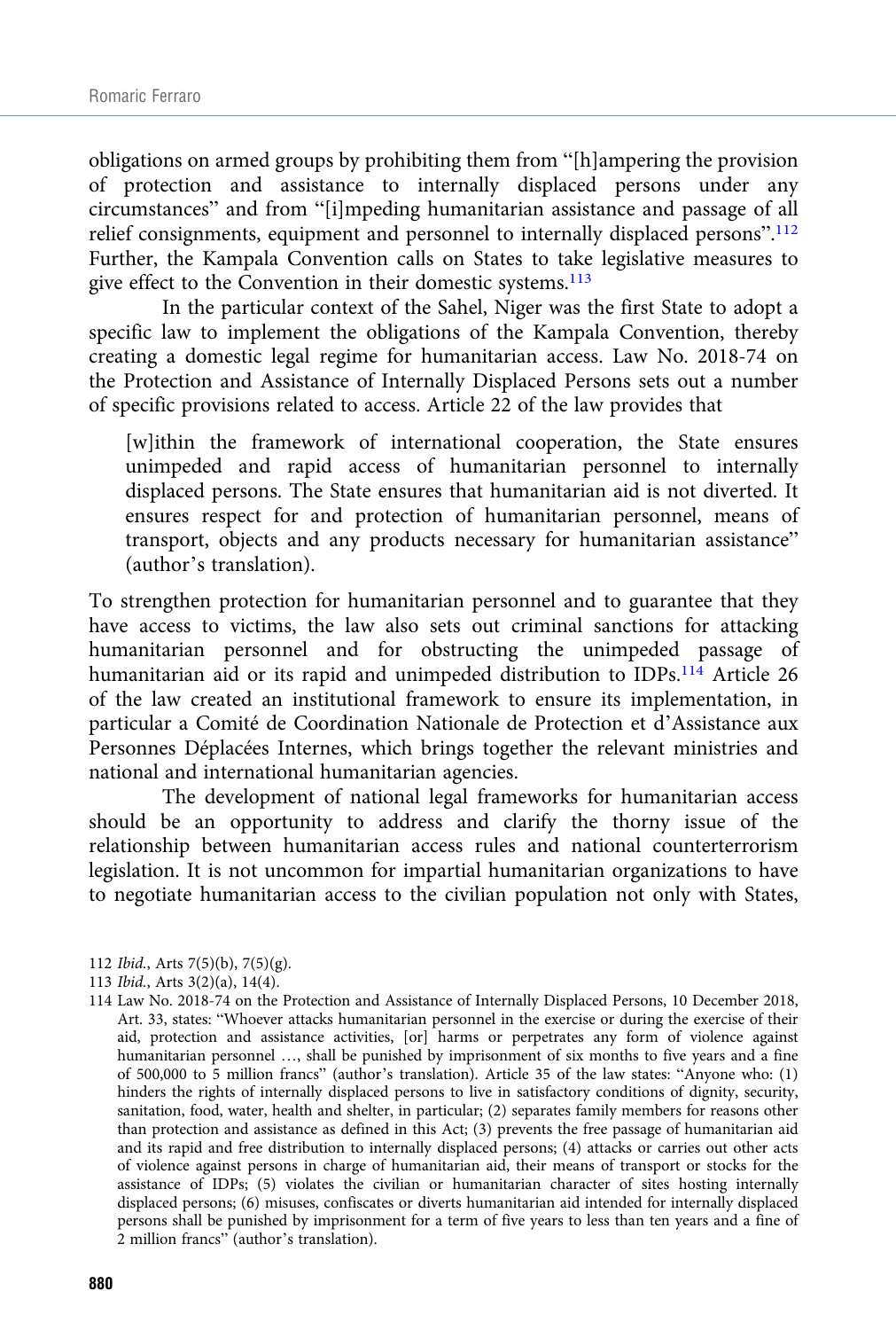but also with organized armed groups. They must be able to engage in dialogue with these groups on respect for IHL and the humanitarian situation of the civilian population, without suffering legal consequences under national legislation on the fight against terrorism. In a report to the International Conference of the Red Cross and Red Crescent in 2019, the ICRC pointed out that "[i]n legal terms, counterterrorism measures impeding principled humanitarian action are incompatible with the letter and spirit of IHL".<sup>115</sup> During the preparatory work for the Ministerial Roundtable on the Central Sahel, several humanitarian organizations operating in the Sahel expressed the need for national legal frameworks to make it clear that the action they undertake in accordance with the principles of neutrality, impartiality and independence do not fall under national provisions on terrorism. They noted that "[t]he space for dialogue on humanitarian access with all parties to the conflict, although clarified by IHL, lacks clarity within national law".<sup>116</sup>

One solution that preserves both the legitimate right of States to take counterterrorism measures and the access of impartial humanitarian organizations is the use of humanitarian exemptions. Their purpose is to "exclude from the scope of application of counterterrorism measures exclusively humanitarian activities undertaken by impartial humanitarian organizations such as the ICRC".<sup>117</sup> Chad has already embarked on this path; the 2018 Law on the Repression of Acts of Terrorism in the Republic of Chad states in its Article 1(3) that "no provision of this law may be interpreted as derogating from international humanitarian law and international human rights law". Article 1(4) stipulates that "activities of an exclusively humanitarian and impartial nature carried out by neutral and impartial humanitarian organizations are excluded from the scope of this law".<sup>118</sup> Other States in the Sahel region should be inspired by these initiatives to clarify the legal framework for humanitarian access.

# **Conclusion**

This article has shown that while the rules of IHL on humanitarian access are clear, implementing them at the national level is challenging in the particular context of the Sahel. States must strike a balance between preserving security and ensuring that people have access to goods and services that enable the full enjoyment of their rights. Excessive firmness in the application of movement restrictions could deprive the population of goods essential to their survival. On the other hand,

<sup>115</sup> ICRC, International Humanitarian Law and the Challenges of Contemporary Armed Conflicts, Geneva, November 2019, p. 60, available at: [www.icrc.org/en/publication/4427-international-humanitarian-law](http://www.icrc.org/en/publication/4427-international-humanitarian-law-and-challenges-contemporary-armed-conflicts)[and-challenges-contemporary-armed-conflicts.](http://www.icrc.org/en/publication/4427-international-humanitarian-law-and-challenges-contemporary-armed-conflicts)

<sup>116</sup> OCHA, Humanitarian Access and Civil-Military Coordination, above note 102, pp. 11, 12.

<sup>117</sup> ICRC, above note 115, p. 60.

<sup>118</sup> Law No. 003/PR/2020 on the Repression of Acts of Terrorism in the Republic of Chad, adopted by the National Assembly on 28 April 2020 and promulgated by the President of the Republic on 20 May 2020, Art. 1(3–4) (author's translation).